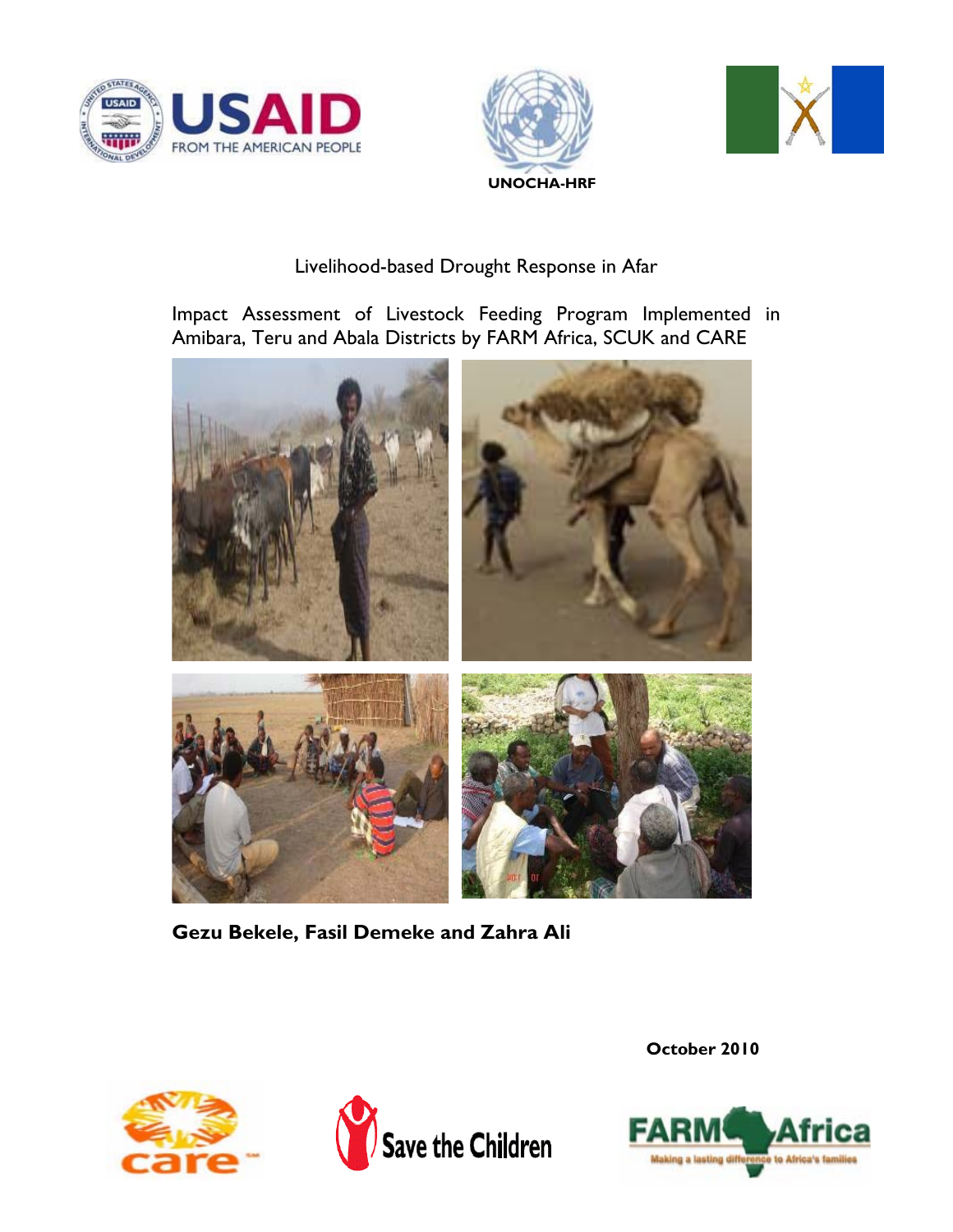# **Contents**

| $\mathbf{L}$    |                                                                  |  |
|-----------------|------------------------------------------------------------------|--|
| IJ              |                                                                  |  |
| 1.2             |                                                                  |  |
| 1.3             |                                                                  |  |
| $\mathsf{I}$ .4 |                                                                  |  |
| 2.              |                                                                  |  |
| 2.1             |                                                                  |  |
| 2.2             |                                                                  |  |
| 2.3             |                                                                  |  |
| 2.4             |                                                                  |  |
| 2.5             |                                                                  |  |
| 2.5             |                                                                  |  |
| 3.              |                                                                  |  |
| 3.1             | Local perception of the 2009 and 2010 Kerma and Sugum rains 13   |  |
| 3.2             |                                                                  |  |
| 3.3             | The FARM Africa, SCUK and CARE livestock feeding  16             |  |
| 3.4             | Impact of emergency livestock feeding on livestock mortality 17  |  |
| 3.5             | Impact of emergency livestock feeding on milk production  19     |  |
| 3.6             | Benefit-cost analysis of the impact assessed feeding programs 19 |  |
| 4.              | Discussion                                                       |  |
| 4.1             |                                                                  |  |
| 4.2             | Assessment of the implementation of feeding programme24          |  |
| 5.              |                                                                  |  |
| 6.              |                                                                  |  |

## **List of Tables**

| Table 1: Type of feed provided by implementing agencies and feeding mechanism11      |  |
|--------------------------------------------------------------------------------------|--|
| Table 2: Timing and performance of seasonal rains in 2009 and 2010 years 14          |  |
| Table 3: Chronology of key events related to rainfalls in 2009 and 2010  14          |  |
| Table 4: Steps and activities undertaken toward the supplementary feeding15          |  |
| Table 5: Comparison of Teru and Abala study herds for drought factored mortality  19 |  |
|                                                                                      |  |
| Table 7: Benefit-cost analysis of livestock feeding in Teru district 20              |  |
| Table 8: Benefit-cost analysis of livestock feeding in Abala district                |  |
| Table 9: Benefit-cost analysis of livestock feeding in Amibara district<br>21        |  |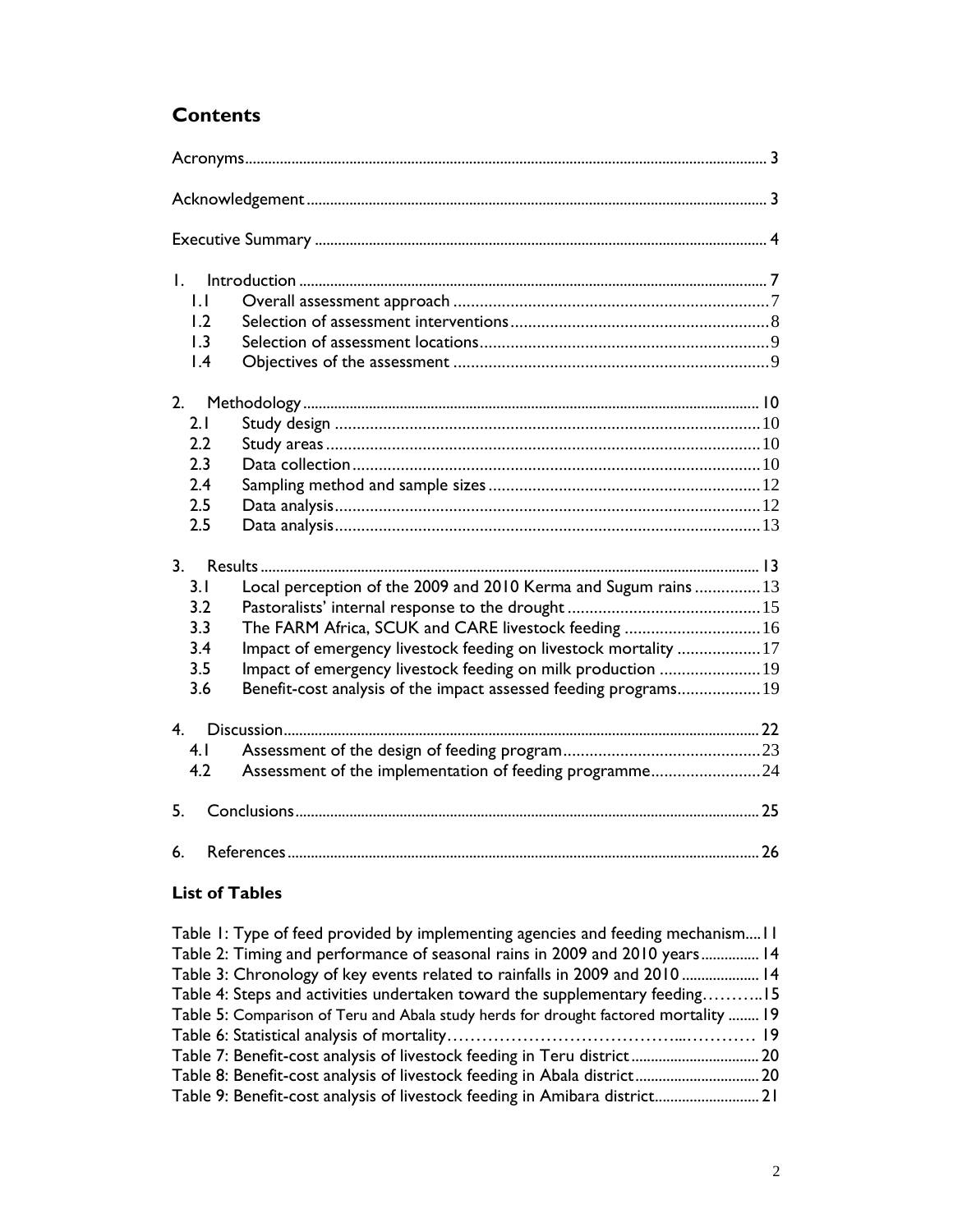#### **List of Figures**

#### **Acronyms**

| Ethiopian Birr                                     |
|----------------------------------------------------|
| Early Warning System                               |
| Food and Agriculture Organization                  |
| Federal Democratic Republic of Ethiopia            |
| <b>Focus Group Discussions</b>                     |
| Humanitarian Response Fund                         |
| Livestock Emergency Guideline and Standards        |
| Livestock Information Network and Knowledge System |
| <b>Multi-Nutrient Block</b>                        |
| Non Government Organizations                       |
| Office of US Foreign Disaster Assistance           |
| Pastoralist Livelihoods Initiative                 |
| Regional Agricultural Task Force                   |
| Save the Children UK                               |
| Statistical Package for Social Science             |
| <b>Total Mixed Ration</b>                          |
| UN Office for Coordination of Humanitarian Affairs |
| United States Agency for International Development |
| <b>US Dollar</b>                                   |
|                                                    |

### **Acknowledgement**

The impact assessment was facilitated by FARM Africa, Save the Children United Kingdom (SCUK) and CARE Ethiopia. The authors would like to express our heartfelt gratitude to the senior program managers, program officers, and field staffs of CARE, FARM Africa and SCUK for their assistance, contributions, and inputs to the study. The authors would also like to acknowledge the technical inputs of Andy Catley, Yakob Aklilu, and Alison Napier of the Tufts University during the PIA planning process. Finally, we would like to express our gratitude to the pastoralist and agro-pastoralist communities of the assessment area, without their support and dedication, this assessment would not have materialized.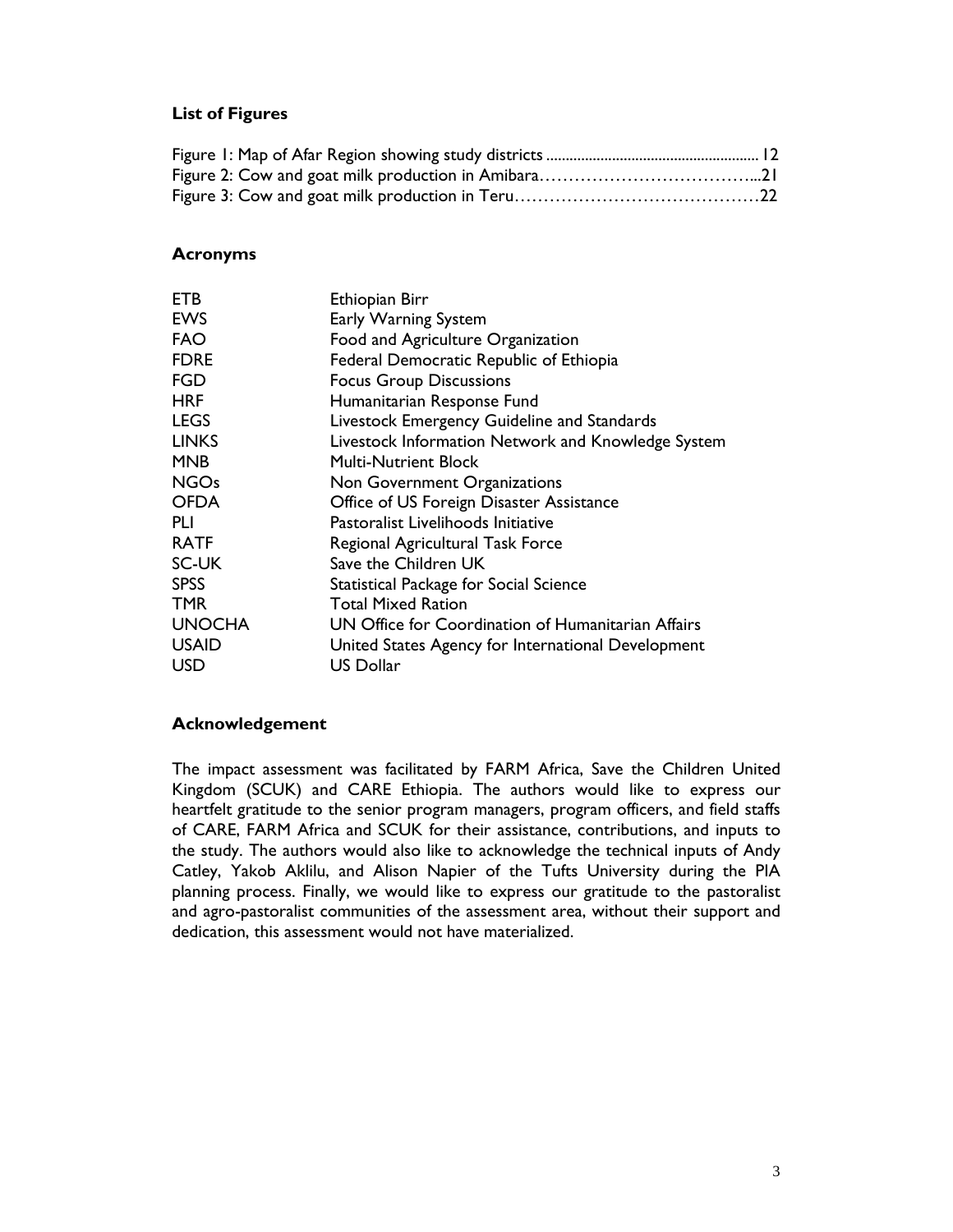#### **Executive Summary**

Under the Humanitarian Response Fund (HRF) programme in Ethiopia, the United Nations Office for Coordination of Humanitarian Affairs (UNOCHA) provided a grant to CARE Ethiopia, Save the Children United Kingdom (SCUK), FARM Africa and Food and Agriculture Organization of United Nations (FAO UN) to implement livestock supplementary feeding intervention in Afar region, with a view to preserving core breeding stock against drought in 2009/10 and promote postdrought recovery. CARE and SCUK did use additional fund from the USAID/OFDA supported Crisis Modifier component of the Pastoralist Livelihoods Initiative II Project to implement emergency livestock feeding in Gewane and Bidu districts respectively.

This report examines the impact of the livestock feeding program implemented by CARE Ethiopia, SCUK and FARM Africa on the livelihoods of the pastoralist communities that are living in seven districts of the Afar National Regional State. The report also explores the processes and procedures that have been followed during the implementation in light of the 'National Guideline for Livestock Relief Intervention in Pastoralist Areas' and the 'Livestock Emergency Guideline and Standard'.

The assessment was based on visits to Abala, Teru and Amibara districts in September 2010 and it was designed to collect retrospective evidence on specific impacts of the 2009 and 2010 drought on livestock resources and the impact of the livestock feeding intervention on livestock mortality. Both quantitative and qualitative methods were employed to measure the rate of mortality on both fed and unfed herds and to explore the perceptions, attitudes, and insights of the beneficiary communities on the intervention. Household questionnaires and Focus Group Discussions were used to collect the information and Statistical Package for Social Sciences (SPSS) has been used to analyse and interpret the information.

#### **Main Findings**

- 1. The livestock feeding intervention in Abala and Teru have reduced cattle and small ruminant mortality that is associated with feed shortage problem.
- 2. In Teru district, cattle and small ruminants respectively were six and three times less likely to die if fed with feed distributed by CARE and SCUK. In addition, mortality was significantly lower in calves and kids that were fed compared with calves and kids that were not fed. The survival of calves and kid implies the continuity of milk production in the post-drought period, which directly relates to protecting core breeding stock and assisting postdrought recovery, as well as reducing prevalence of child malnutrition problem especially in the immediate post-drought period.
- 3. In Amibara district, an area received two consecutive rains between the inception and the closure of the livestock feeding programme, the use of supplementary feed was no more effective than using natural feed in terms of reduced mortality.
- 4. Although there was positive change in cow and goat milk production during the supplementary feeding period, these increments could not be attributed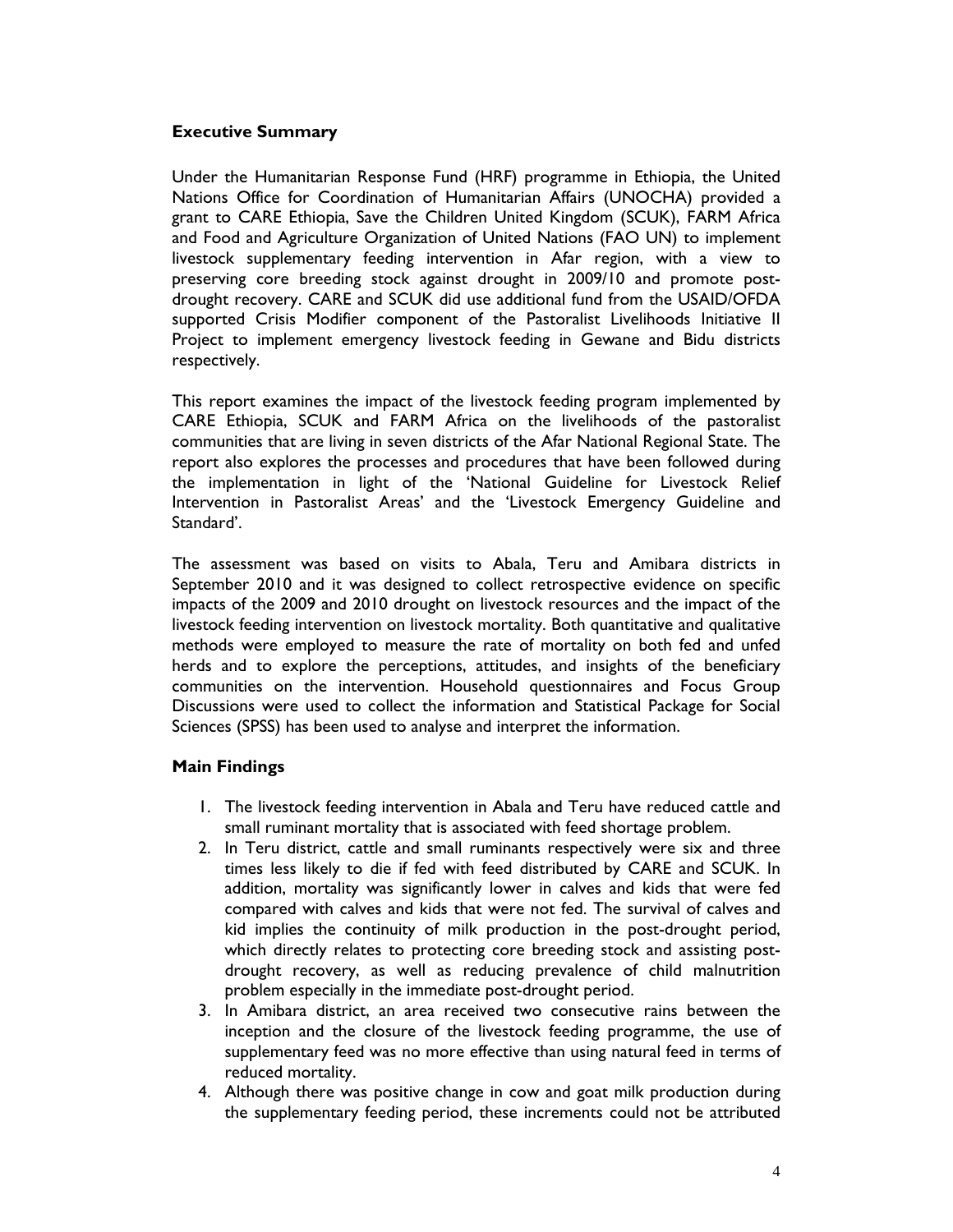to the supplementary feed, and the increased milk production would almost certainly have occurred without the supplementary feed. As such, the difference between the treatment and control with regard to milk production is statistically insignificant in both fed and not fed study groups.

- 5. The overall finding of the assessment was that the emergency livestock survival and supplementary feeding programmes implemented in Teru and Abala assessment districts could be justified in terms of reduced livestock mortality mainly during the post-drought rain.
- 6. Nevertheless, various external and internal factors have contributed to the delay in implementation of the intervention in all implementing agencies. For example, there was five-month interval between the submission of the budget proposal by implementing agencies and final approval by the donor. The staff recruitment and, inputs purchase and transportation activities had required additional two-month.
- 7. As there is direct correlation between timeliness and the impact of emergency response, donors and implementing agencies should have to devise mechanisms in accelerating and ensuring early response. These include speeding-up the fund releasing and inputs procurement processes by donors and implementing agencies respectively.
- 8. In addition, it is very essential that donors start appreciating realities on the ground flexibility is very essential in re-directing their funds to where in it can have maximum impacts on the livelihoods of drought-affected people. One of the important quality dimensions of any emergency response intervention is timeliness as it directly correlates with saving lives and livelihoods.
- 9. The impact of issues outlined in point 5 above was captured in the benefitcost analysis for the project.
- 10. Finally, one of the most important findings from the study is the CARE Ethiopia's commitment of prioritizing the most drought-affected areas located outside of its normal time operational areas with the supplementary feeding intervention. Drought emergency intervention for livestock is a humanitarian activity, requiring prioritization of most affected areas.
- 11. Concerning the government and aid agencies tradition of jointly responding to hazards affecting the life of people, it seems that the protection of pastoralists' livelihood has not been considered as humanitarian activity.
- 12. Abala and Erebti districts in the north of the Afar Region where CARE implemented feed supplementation and slaughter de-stocking, characterized by marked under-development, frequent drought phenomenon and, absence of NGOs.

#### **Main recommendations**

- 1. Whereas many NGOs and UN agencies are seen to implement livestock emergency programs mainly to preserve core stock of the drought-affected population, most of those interventions were limited to the implementing agencies normal time operational territories by and large. Therefore, the CARE Ethiopia's practice of implementing livestock emergency program in drought-affected areas located outside of its normal time operational territories is promising trend which needs to be promoted by all concerned bodies.
- 2. Aid organizations should be flexible in their procedures especially in procurement of inputs and services. In this regard, it would be advisable to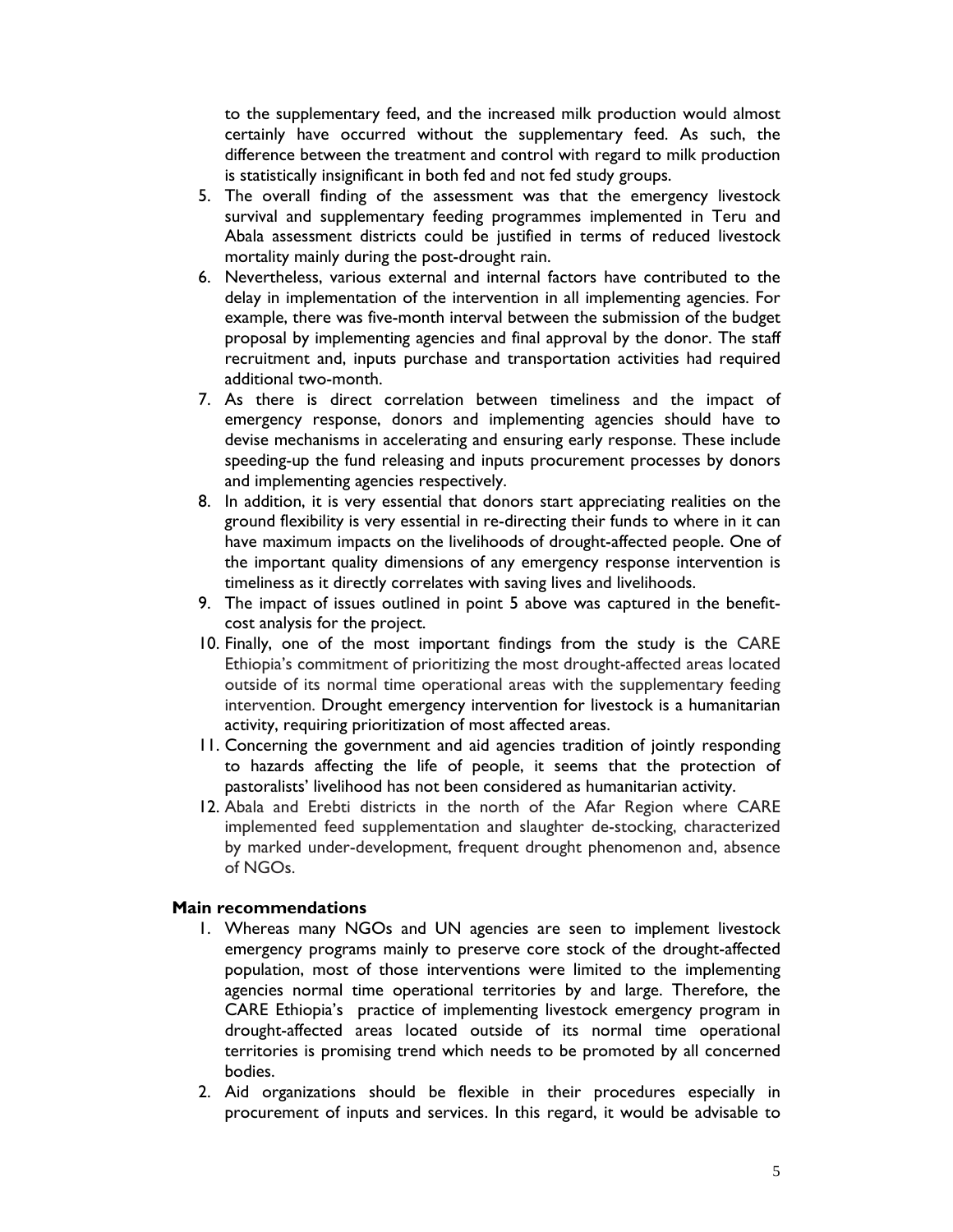have an adhoc committee to supervise and follow-up the smooth implementation of similar interventions. Donors should strengthen their mechanisms to monitor and supervise emergency-related activities so as to take timely corrective actions such as redirecting of the resources where it can bring maximum impact.

- 3. Given the longer time the fund securing and input procurement processes normally require, and the urgency of the drought emergency situations, it is essential that donors take in account of the performance of the next coming rains to redirect the money to where it can have maximum impacts in saving livelihoods in consultation with the grant recipient organization.
- 4. As such, it is essential that all concerned agencies including donor and government bodies consult those guidelines and early warning systems in place while making-decisions related to livestock drought emergency responses.
- 5. The livestock feed shortage problem of the Afar pastoralists are multifaceted, which includes lack of rainfall, encroachment of invasive species, rangeland degradation, resource-based conflict, and land alienation due to various development programs. Accordingly, it needs concerted and collaborative efforts of the relevant stakeholders in tackling the underlying cause of the problem through development related activities like fodder production in river-basin areas, clearance of invasive species, and supporting local groups that are engaging with livestock feed production.
- 6. Although some of the participants of this study were against the idea of using prosopis pod for cattle during drought, this could be one of the possible options that need to be considered by Afar pastoralists to protect their small ruminants against drought, as well as controlling of prosopis. This may require the government and NGOs to promote use of prosopis pod as small ruminant feed by way of supporting individuals and cooperatives involved in feed processing activity to enable them collect prosopis pod in bulk and add value locally.
- 7. In addition, there has to be credit fund in place for pastoralists to be repaid within 2-3 months after drought. If NGOs assist PA and wordea administrations, there are many opportunities where such credit could be dispatched and collected back using the accepted argument that traditional leaders should be used to its highest value use "clan kin".
- 8. In the long run, it is useful that the Afar pastoralist shift from cattle to small ruminants and camels. The NGO side can play great roles in facilitating the commercial as well as slaughter de-stocking of cattle working together with the Kombolcha meat factory. In Abala, some beneficiaries of the supplementary feeding did sale their cattle initially contributed to the CARE feeding centre for 600 ETB per head to the slaughter de-stocking programme later.
- 9. Finally, it is very useful that all emergency interventions are impact assessed so that lessons and best-practices could be shared.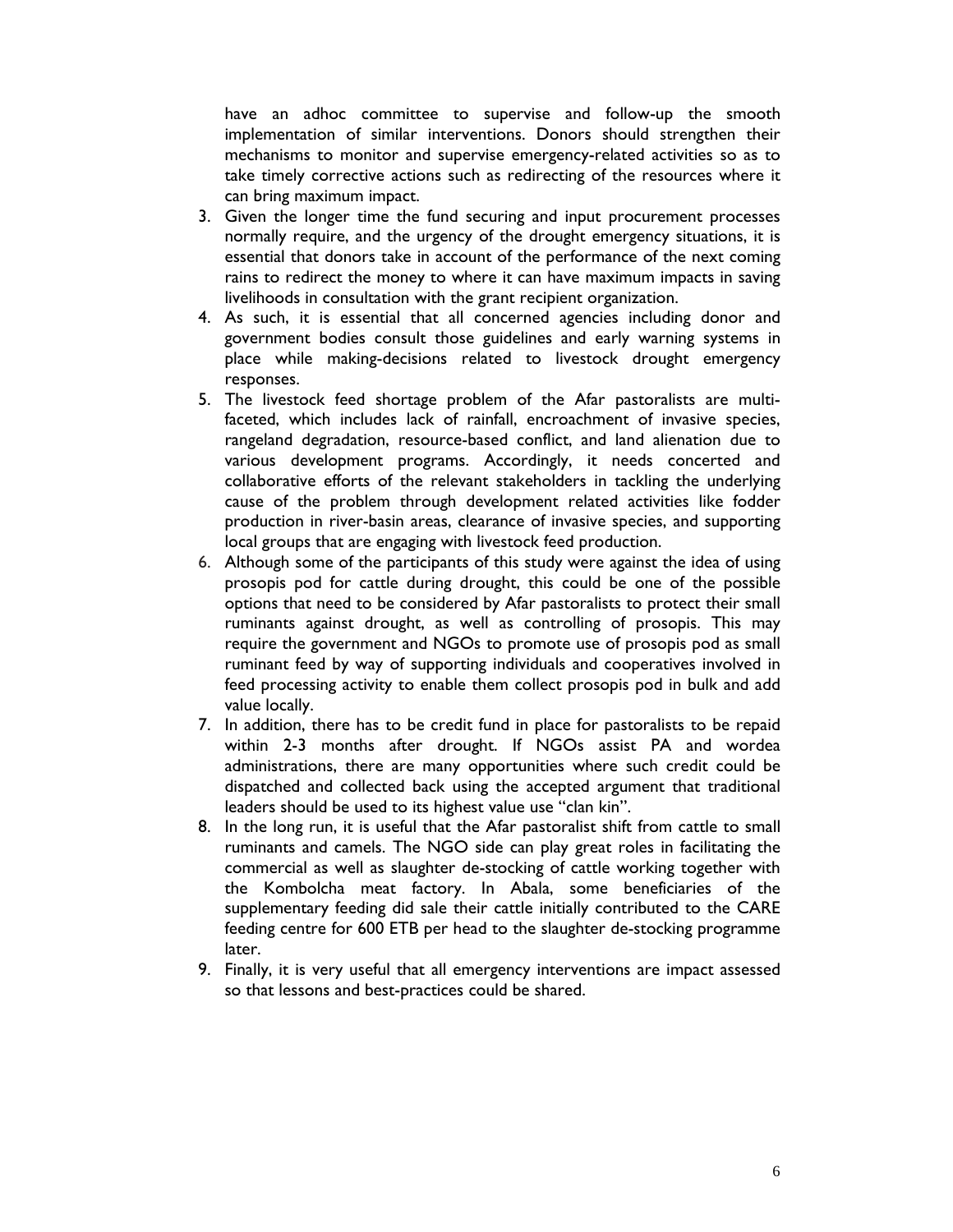#### **1. Introduction**

This impact assessment aimed to measure the impact of an emergency livestock feed supplementation program implemented by FARM Africa, Save the Children-UK (SCUK) and CARE Ethiopia in Amibara, Teru and Abala districts in Afar Region. The assessed feed supplementation program was designed mainly in response to the low performance of both *Sugum* (short rain March-April) and *Kerma* (long rains July through to September) rains in 2009. Specifically, the rapid drought situation assessments conducted in November 2009 by the multi-agency team (led by DRMFSS) and the joint CARE/ team which revealed critical shortage of pasture and water in many parts of the region and low terms of trade. It also confirmed the facts that pasture and water shortages have forced lactating cows to dry up and browsers (goats and camels) to produce much less, which in turn has compromised the nutritional status of the households, particularly children and pregnant or lactating mothers.

Based upon an emergency model designed to assist poor vulnerable households cope with, and recover from the impact of drought, the feed supplementation program has been carried out in seven selected districts as follows:

- CARE Ethiopia: Abala and Erebti with fund used from UNOCHA and Gewane with fund used from Crisis Modifier Project of PLI II, USAID/OFDA.
- SCUK: Teru with funds used from UNOCHA and Bidu with fund used from Crisis Modifier Project of PLI II, USAID/OFDA.
- FARM Africa: Semurobi and Amibara with funds used from UNOCHA

The program had two main objectives viz. humanitarian livelihoods asset protection and immediate milk food access for drought affected households. The actual implementation of the emergency program started in the second-half of June 2010 and focused on addressing the critical feed shortage problem and on increasing cow and goat milk production. The major activities carried out under the program were:

- 1. Supplementary feeding of milking animals
- 2. Slaughter de-stocking
- 3. Animal health interventions including refresher training of community animal health workers
- 4. Provision of water for livestock and people

## **1.1 Overall assessment approach**

With a view to further capturing and documenting the learning benefits of the program, CARE Ethiopia, SCUK and FARM Africa hired the PRE (participatory Research and evaluation) Consultancy Company to conduct an impact assessment of the drought response program in Afar region. On the  $22<sup>nd</sup>$  of August 2010, a team of three consultants from PRE Consultancy Company and senior experts from CARE Ethiopia, SCUK and FARM Africa met in Addis Ababa at Tufts University office to discuss the methodology suggested for conducting impact assessment of the drought response program by the consultants. During this planning meeting two major factors were considered that would determine the scope of the consultancy work, and define the impact assessment approach. The first factor was that the impact assessments should ideally be completed by mid September 2010. The second factor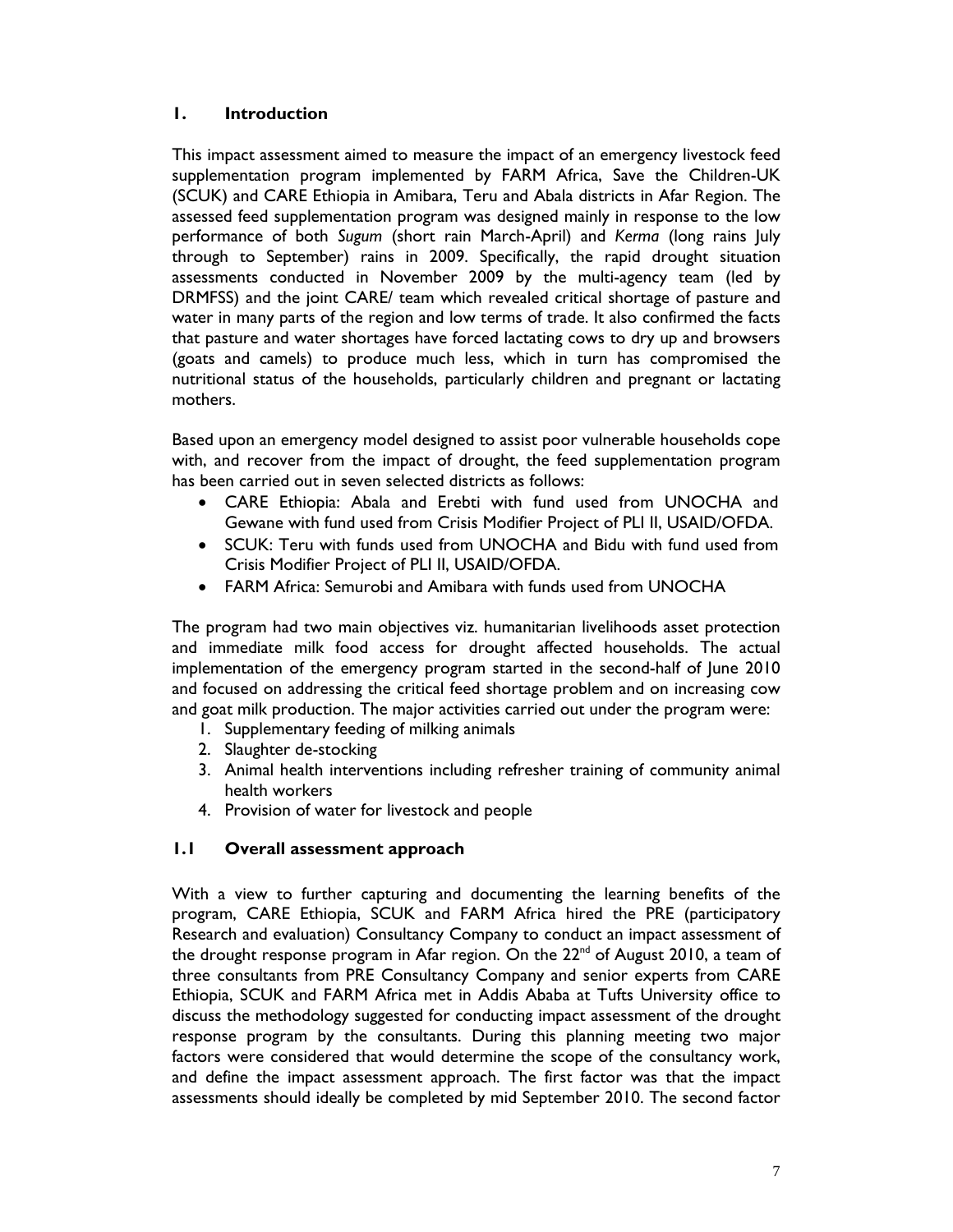was that the assessment should be conducted focusing on the main objective of the drought response.

As a consequence, the impact assessment was designed to answer the following key research questions:

- 1. How has the supplementary feeding drought response affected livestock mortality due to starvation factor?
- 2. How have livestock herders reacted to the particular drought in 2009 in each of the 3 assessment locations?
- 3. How has the intervention approach and period affected the benefit-cost of the supplementary feeding program?
- 4. What key lessons have we learned from the supplementary feeding program intervened in Afar?

#### **1.2 Selection of assessment interventions**

The assessment was designed through the planning meeting conducted at Tufts University meeting hall on 22<sup>nd</sup> of August 2010 together with representatives of implementing agencies (CARE Ethiopia, FARM Africa and SCUK) and technical advisors from Tufts University<sup>1</sup>.

Participants agreed that the assessment should be limited to a sub- sample of the program interventions and geographical project areas. What was proposed was that three project activities would be selected for three separate discreet (and light) impact assessments. During these discussions, CARE Ethiopia, SCUK and FARM Africa proposed the following priority themes (project activities) to be considered for the impact assessment.

- 1. Supplementary feeding of livestock
- 2. Slaughter de-stocking
- 3. Animal health interventions
- 4. Water for livestock

j

Excluding the slaughter de-stocking, animal health and water supply interventions eventually narrowed this list down. This selection was largely based on a combination of two criteria; firstly, the perceived potential learning benefits for each intervention, and secondly the relative importance of that intervention in terms of the main of objective of the drought response.

For example, the slaughter de-stocking program although interesting and worthy of being assessed, often forms the last option. The animal health component was largely rejected, as the findings from impact assessment of this intervention is likely to be similar to findings obtained from previous studies conducted in other areas including Afar. The water supply component was rejected, as it only represents a small number of the beneficiary population. Therefore, the feed supplementation component was selected based on the fact that this is a major project component. Firstly, it is a good example of an intervention designed to support livelihoods asset

 $1$  The planning process was facilitated by Tufts research director Dr. Andy Catley who invented some of the tools as well as standardized methods applied for conducting participatory impact assessment of interventions widely.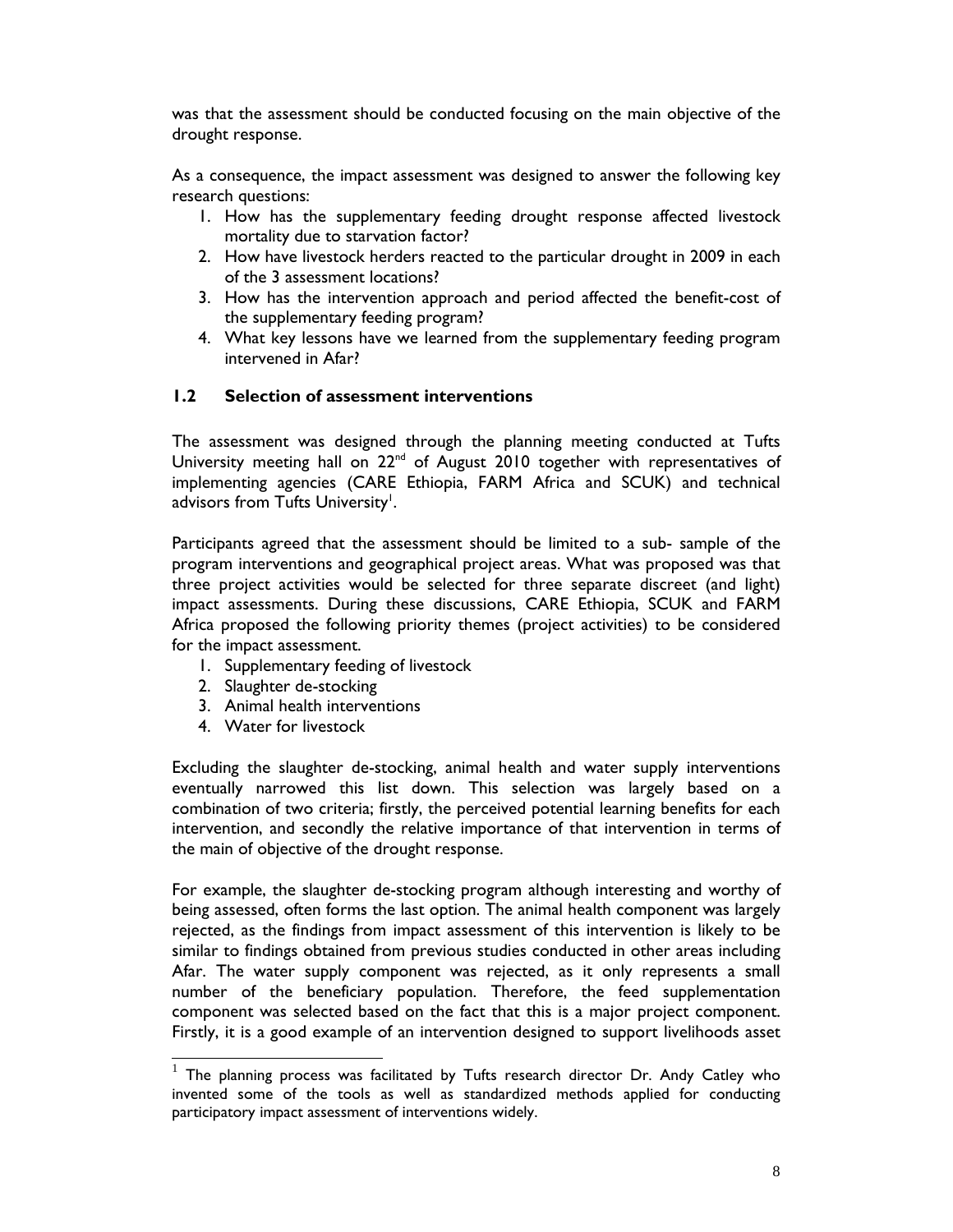recovery with each household receiving supplementary feed for 3 cows or 7 small ruminants. Secondly, findings obtained from previous assessments suggest that massive livestock mortality to be the main livelihood related impact of drought. The impact assessment, therefore, aimed to investigate the reduction of drought-factored livestock mortality.

#### **1.3 Selection of assessment locations**

The assessment was designed to produce a quantitative and qualitative analysis of the feeding programs using cattle and small ruminant mortality as the main indicator of impact on the livelihoods of the targeted beneficiaries. Under a livelihoods approach, this relates to the objective of protecting key assets and assisting post-drought recovery. As such, the main purpose of the PIA study is to draw-lessons that inform policy about the livelihood impact of livestock supplementary feeding programs and guide future planning of the particular intervention.

Although the participants of the planning meeting indicated earlier were convinced technically that this purpose requires the consultants to conduct detail assessment in one of the three intervention districts, the consultants recognised the different implementing and funding agencies expectations from the PIA work. Therefore, the assessment was conducted in three districts<sup>2</sup>.

| Implementing       | <b>Intervention district</b> | <b>Assessment</b> | for<br>Key<br>reason |
|--------------------|------------------------------|-------------------|----------------------|
| agency             |                              | district          | inclusion            |
| <b>CARE</b>        | Gewane, Abala and Erebti     | Abala             | Intensity of drought |
| <b>FARM Africa</b> | Amibara and Samurobi         | Amibara           | Accessibility        |
| <b>SCUK</b>        | <b>Bidu and Teru</b>         | Teru              | Accessibility        |

The following shows the final selection of intervention locations for the impact study:

## **1.4 Objectives of the assessment**

The specific objectives of the impact assessment were as follows:

- To assess the impact of the 2009/10 drought on livestock resources.
- To assess the impact of the survival and supplementary feeding intervention on livestock mortality.
- To analyze the effective application of the National Guideline and Livestock Emergency Guideline and Standards (LEGS) by implementing organizations
- To draw lessons to inform future decision-making and planning for emergency feed interventions.

l 2 In each assessment district, herds and households were randomly sampled.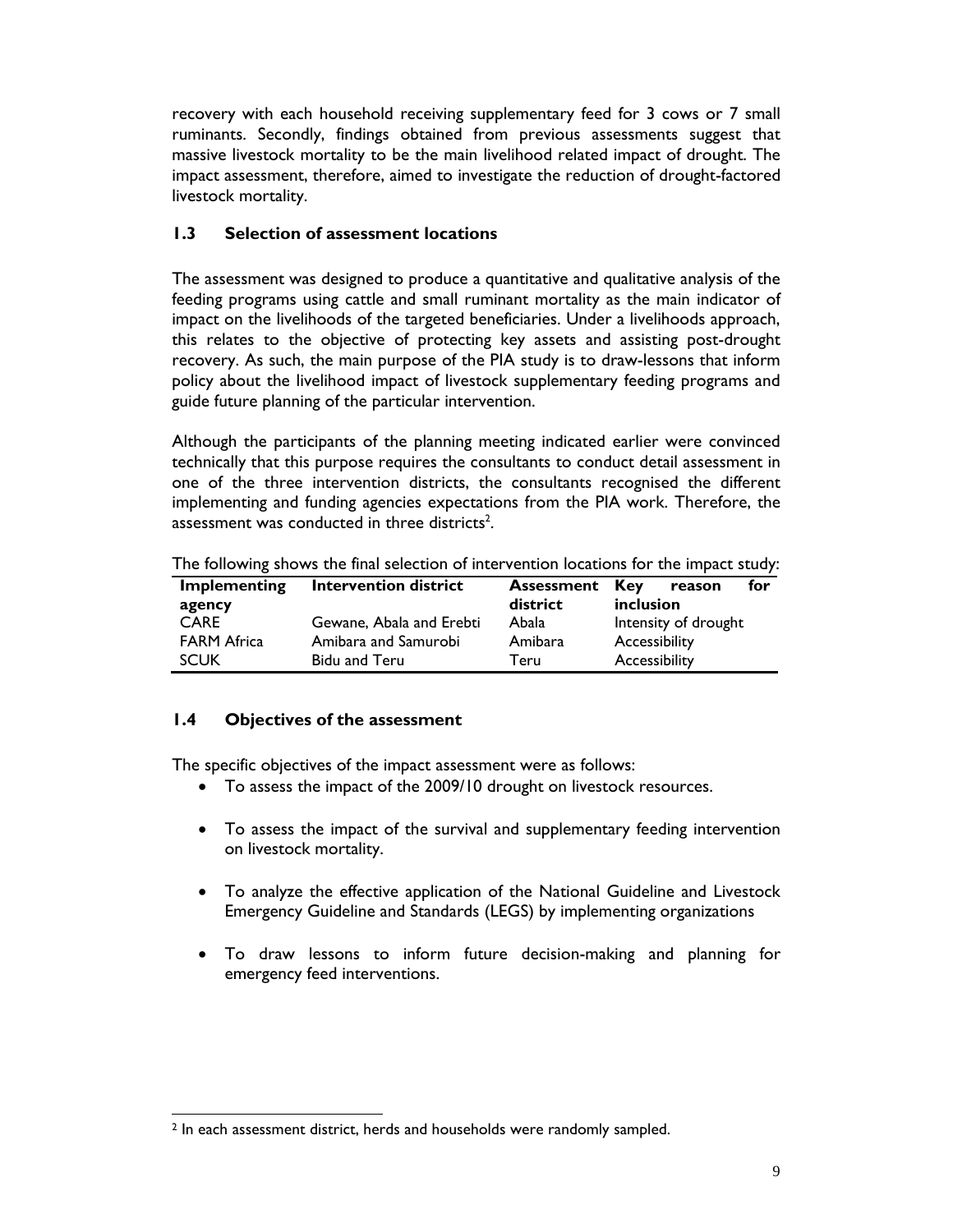## **2. Methodology**

## **2.1 Study design**

The design of the study is mainly based on making comparative analysis of mortality of cattle and small ruminants that have been depending on natural feed within the herds and those fed using feed supplied by FARM Africa, SCUK and CARE Ethiopia. Therefore, the two main groups of cattle and small ruminants which were considered were as follows:

- Unfed cattle and small ruminants, being cattle and small ruminants kept on natural feed.
- Cattle and small ruminants fed using feed supplied by FARM Africa, SCUK and CARE Ethiopia.

Given the main objective of livestock feeding intervention is to protect key assets, the study focused on measuring and comparing mortality in these two groups.

### **2.2 Study areas**

Figure 1 presents Map of the Afar National Regional State showing the three districts covered by this assessment. Amibara, Teru and Abala districts are found in zones 3, 4 and 2 administrative divisions of the Afar National Regional State respectively. The people in the rural areas of the three study districts are Afar pastoralists who make their livelihoods largely from livestock rearing. They mainly tend cattle, camels, and small ruminants through seasonal movements between the wet and dry seasons grazing areas. Cattle and small ruminant supplementary feeding programs were implemented by FARM Africa, SCUK and CARE Ethiopia and, although vary across organizations; the intervention was conducted between May  $15<sup>th</sup>$  and August  $31<sup>st</sup>$ ,  $2010^3$ .

#### **2.3 Data collection**

l

Both qualitative and quantitative research instruments were used to assess the impact of the intervention. The research instruments were designed in consultation with Tuft University's policy advisors and senior program personnel of the implementing agencies who were additionally involved in the design and implementation of the cattle and small ruminant supplementary feeding programmes.

The participatory impact assessment was conducted between  $30<sup>th</sup>$  August and  $12<sup>th</sup>$ September 2010 by a team of three researchers. Information was collected from a total of 98 individual informants and three key informant groups using participatory techniques and tools as follows:

*Individual informants* – the sampling frame for all the assessment districts were derived using the beneficiary list obtained from the implementing agencies and random sampling method was applied for the selection of households. These

<sup>&</sup>lt;sup>3</sup> The intervention period is varying among implementing agencies. FARM Africa was implementing the program from mid June to end of August 2010 while in the operational areas of CARE Ethiopia it runs from mid May to mid August 2010. In SCUK areas, the program has been running from mid June to mid September 2010.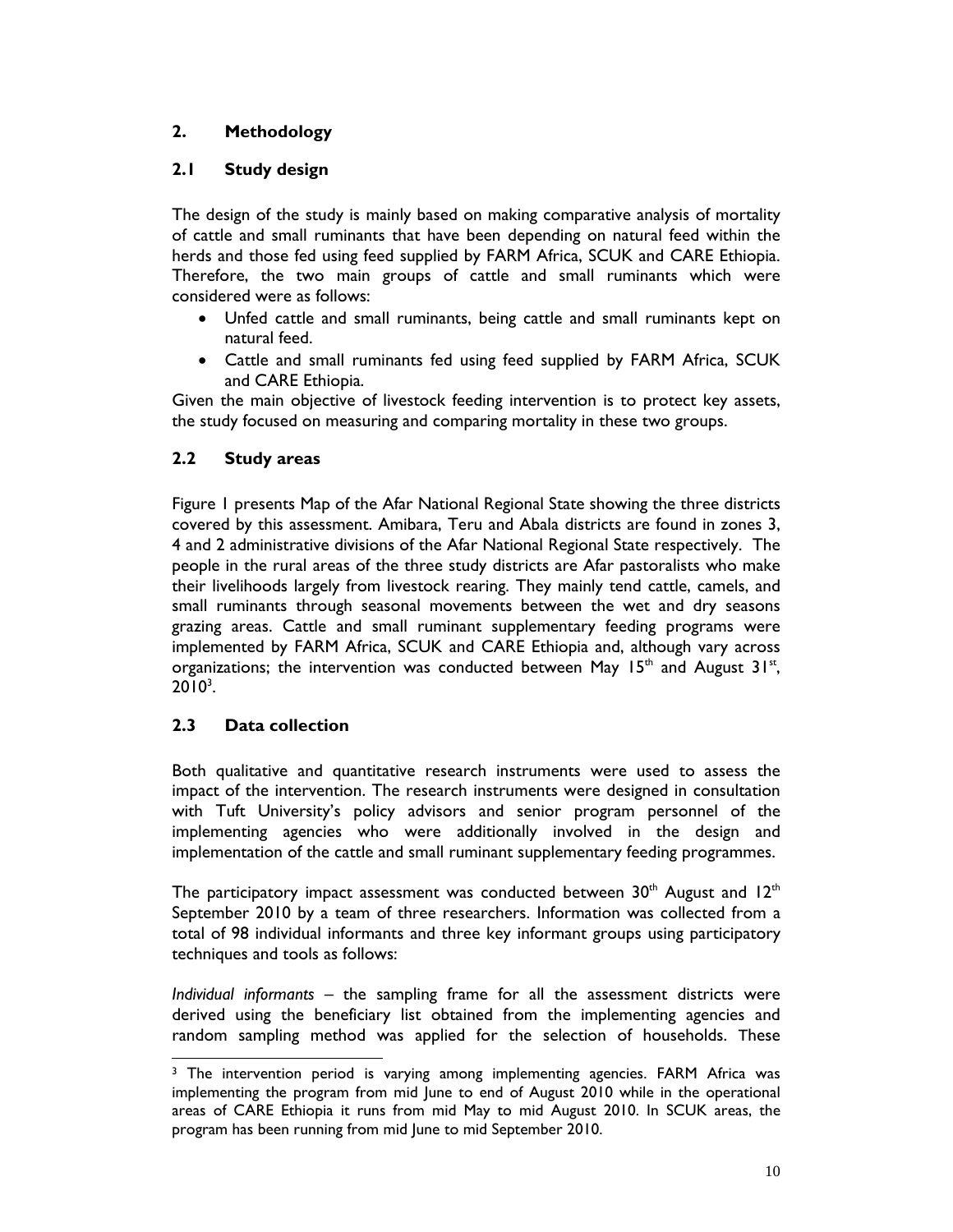individual informants provided quantitative data for measuring the impact of the FARM Africa, SCUK and CARE Ethiopia livestock feeding programs in terms of cattle and small ruminant survival, and milk yield<sup>4</sup> particularly in Amibara and Teru.

Specifically, these informants explained:

- Changes in herd size at the beginning of the intervention and end (August 2010) of the emergency livestock feeding programs assessed.
- The number of cattle and small ruminant receiving feed supplied by FARM Africa, SCUK and CARE Ethiopia.
- The mortality in cattle and small ruminant fed using feed supplied by FARM Africa, SCUK and CARE Ethiopia and unfed cattle and small ruminant.

*Key informant groups* – the main purpose of the focus group discussion conducted together with these groups is to gather the perception of the community on the cause and effects of the 2009/10 drought and the general impact of the livestock feeding programs on their livelihoods. In each assessment district, an informant group was formed of 8-10 persons.

A checklist was developed using information obtained from the progress reports and the FARM Africa, SCUK and CARE Ethiopia experts consulted in Amibara, Teru and Abala respectively. The checklist required each group to:

- Identify the most recent best year in terms of patterns and volume of rainfalls<sup>5</sup>, and define the rainfall period for the *Kerma* and *Sugum* season rains.
- Describe the variations in the timing of rainfall in the 2009 and 2010 as compared to the normal year.
- Describe major drought-associated events in 2009/10 including internal and external responses in their chronological orders.
- Comment on emergency cattle and small ruminant supplementary feeding programs and suggest improvements or better options.

| <b>Species</b> | Type of feed provided                | <b>Feeding method</b>   |
|----------------|--------------------------------------|-------------------------|
| Cattle         | Grass hay and Total Mixed            | Modified feeding centre |
|                | Ration (TMR)                         |                         |
| Shoat          | Total Mixed Ration (TMR)             |                         |
| Cattle         | Grass hay and wheat bran             | Home-based <sup>6</sup> |
| Shoat          | Wheat bran                           |                         |
| Cattle         | Grass hay and wheat bran/ Home-based |                         |
|                | <b>Multi-Nutrient Block</b>          |                         |
| Shoat          | Wheat bran/MNB                       |                         |
|                |                                      |                         |

| Table 1: Type of feed provided by implementing agencies and feeding mechanism |
|-------------------------------------------------------------------------------|
|-------------------------------------------------------------------------------|

l

 $4$  In this study, it was not possible to accurately measure the milk production impact of the supplementary feeding programmes due to a number of reasons such as overlaps between the feeding period and rains. As considerable proportion of the feeds received from the agencies have not been fed to the animals, it was difficult to accurately estimate amount of milk coming from the supplementary feeds. Similarly, it was not possible to see impact related to calf/kid survival due to absence of secondary data showing the number benefited from the program impact assessed.

 $<sup>5</sup>$  Interestingly, it appeared that 2010 is the most recent normal year.</sup>

 $6$  FARM Africa started with the modified central feeding method initially, but participants found it being less practical.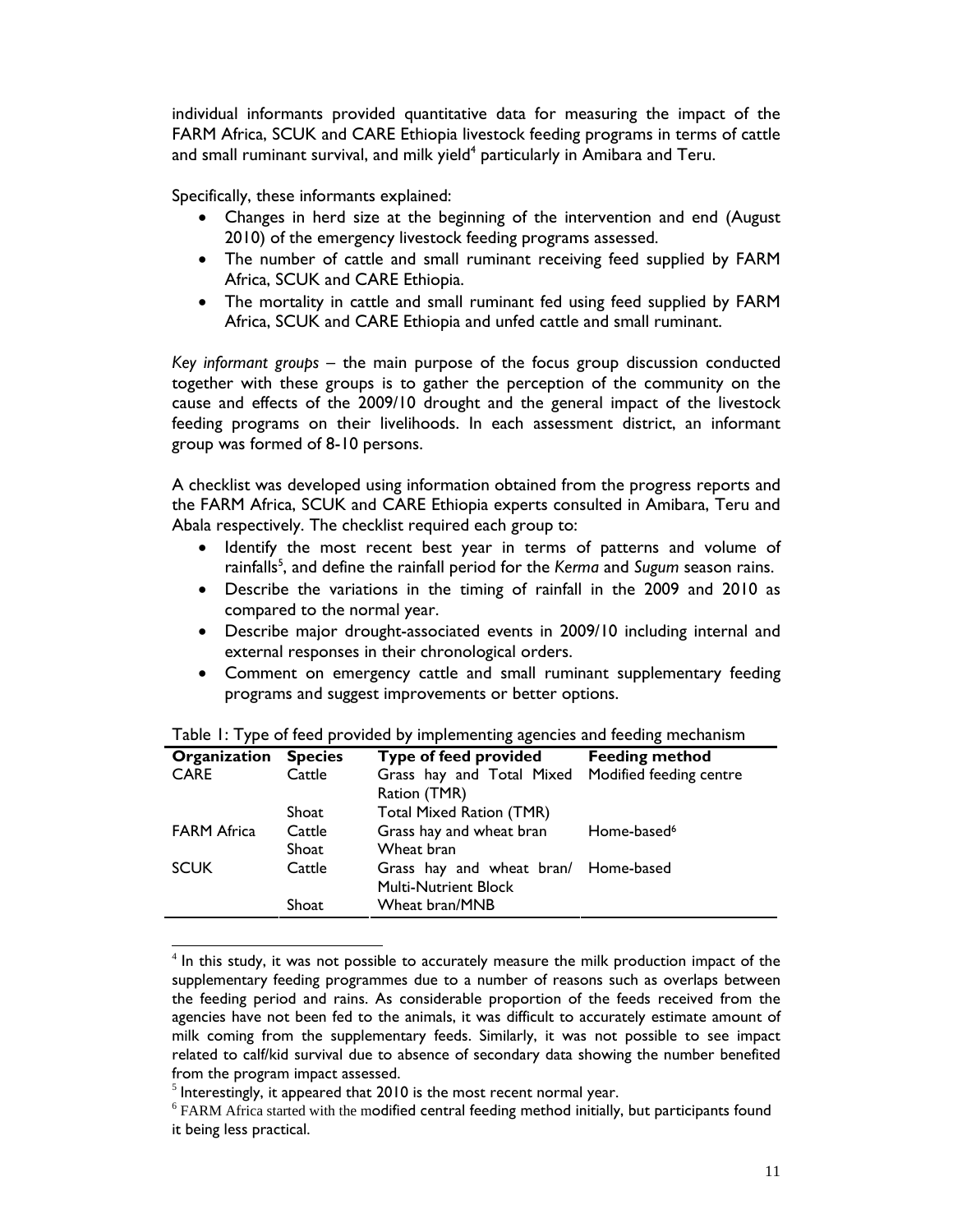## **2.4 Sampling method and sample sizes**

Individual informants – FARM Africa, SCUK and CARE Ethiopia had conducted cattle and small ruminant supplementary feeding programs in Amibara and Semu-Robi districts in zone 5 and 3, Teru and Bidu districts in zone 4 and 1, and Abala and Erebti districts in zone 2 of the Afar National Regional States respectively. The assessment was conducted in three districts viz. Amibara, Teru and Abala.

In Amibara, 45 individual informants (of which 17 are female) were randomly selected from a list of 1,275 households provided by FARM Africa.

In Teru, the assessment was conducted in one of the twelve kebeles benefited from the program together with 30 (22 men and 8 women headed households) identified out of 150 participants through random sampling method.

In Abala, the assessment covered two out of the eleven kebeles benefited from feed distributed by CARE together with 33 individuals (23 men and 10 women) identified out of 97 project participants through random sampling method.

*Limitations of the assessment:* In Teru and Abala, the assessment was limited to few villages located around woreda and kebele stations while majority of the project participant kebeles were dropped particularly due to heavy kerma season rains that made them inaccessible.

Figure 1: Map of Afar Region showing study districts and livelihood zones

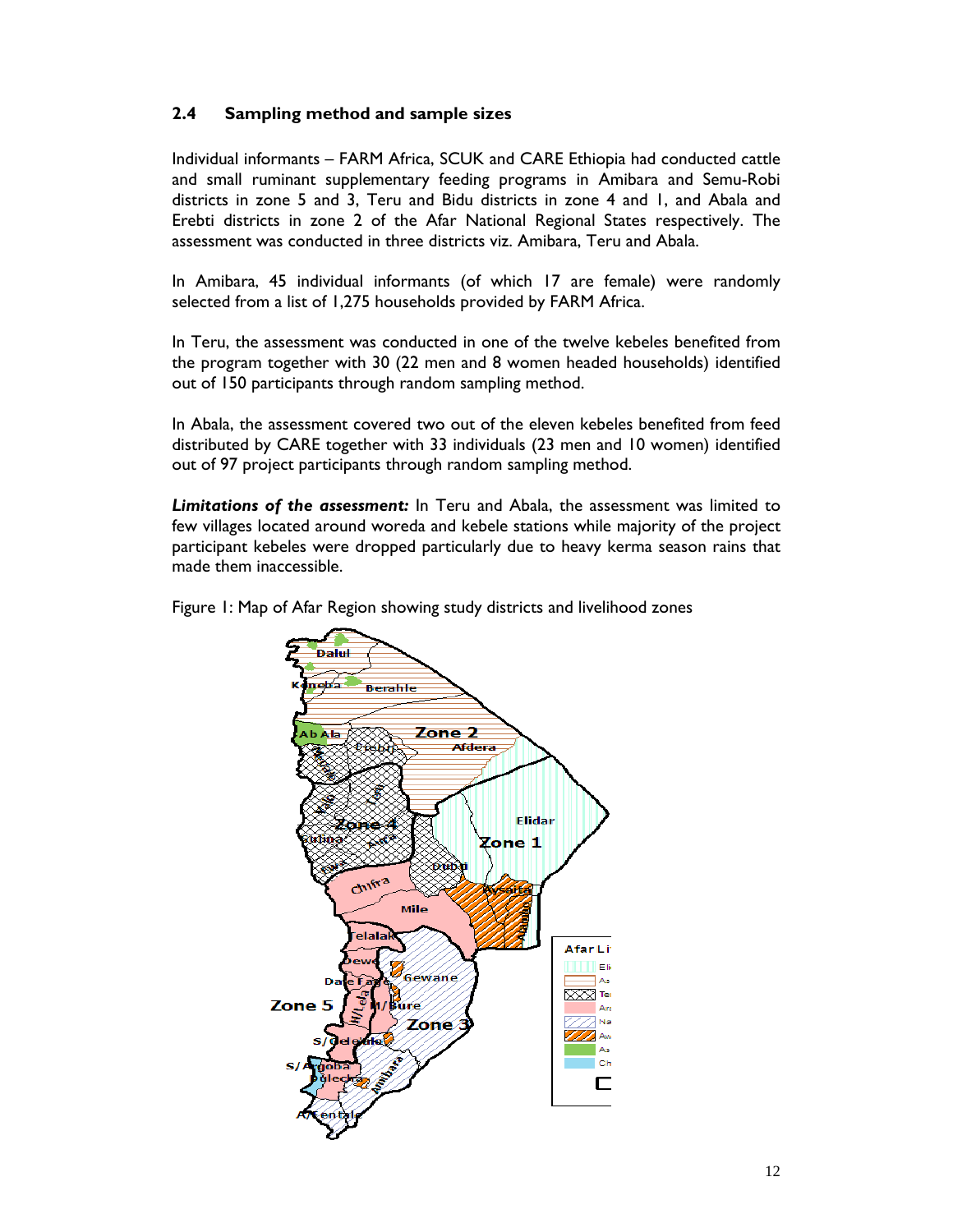## **2.5 Data analysis**

As informants were able to provide absolute numbers of cattle and small ruminant fed and number of deaths, statistical comparison of mortality in cattle and small ruminant fed and not fed was conducted using chi-square. The analysis was repeated for each of the three assessment districts, as the severity of drought and feeding method differed in the districts. Statistical Program for Social Science Version 18 (PASW Statistics 18) was used to convert results of proportional piling scorings conducted by individual informants on changes in milk production at the start and end of the supplementary feeding program into figures.

#### **3. Results**

## **3.1 Local perception of the 2009 and 2010** *Kerma* **and** *Sugum* **rains**

The Afar Region has long been among the pastoral areas of Ethiopia that are most frequently affected by drought. The emergency livestock feeding programs implemented by FARM Africa, SCUK and CARE Ethiopia was designed in response to the failures of *Sugum* and *Kerma* season rains in March and July 2009 respectively. In addition, the 2010 *Sugum* season rains were poor in Abala and Teru districts.

Local perceptions of the timing of the 2009 and 2010 *Kerma* and *Sugum* season rains are presented in Table 2, and timelines for the three assessment sites are summarized in Table 3.

The assessment showed that:

- Amibara area there was an unexpected deda season rain received between November and December 2009<sup>7</sup> while the Sugum and Kerma season rains<sup>8</sup> started in February and June 2010 respectively.
- Teru area in 2009, the *Sugum* and *Kerma* season rains were much below normal. In 2010, although the *Sugum* season rains was below normal, flood water from belg season rain received in adjacent highland areas improved pasture availability but it did not last enough long partly due to influx livestock population from adjacent districts. In 2010, the *Kerma* season rain that normally begins toward end of July did start earlier in the second-half of June 2010.
- Abala area in 2009, the *Sugum* and *Kerma* season rains were nearly absent while that of *Sugum* 2010 was much below normal. However, the *Kerma* season rains started early July 2010. Overall, 2010 was considered second best year to 1998 both in terms of the duration and amount of rain received until the time of this assessment in the first-half of September 2010.

l 7 The November and December 2009 Monthly Food Security update indicated that the deda rain improved browse availability

<sup>8</sup> In ideal normal year, the timing of the *Sugum* and *Kerma* seasons rains is said to be March to May and July to September respectively.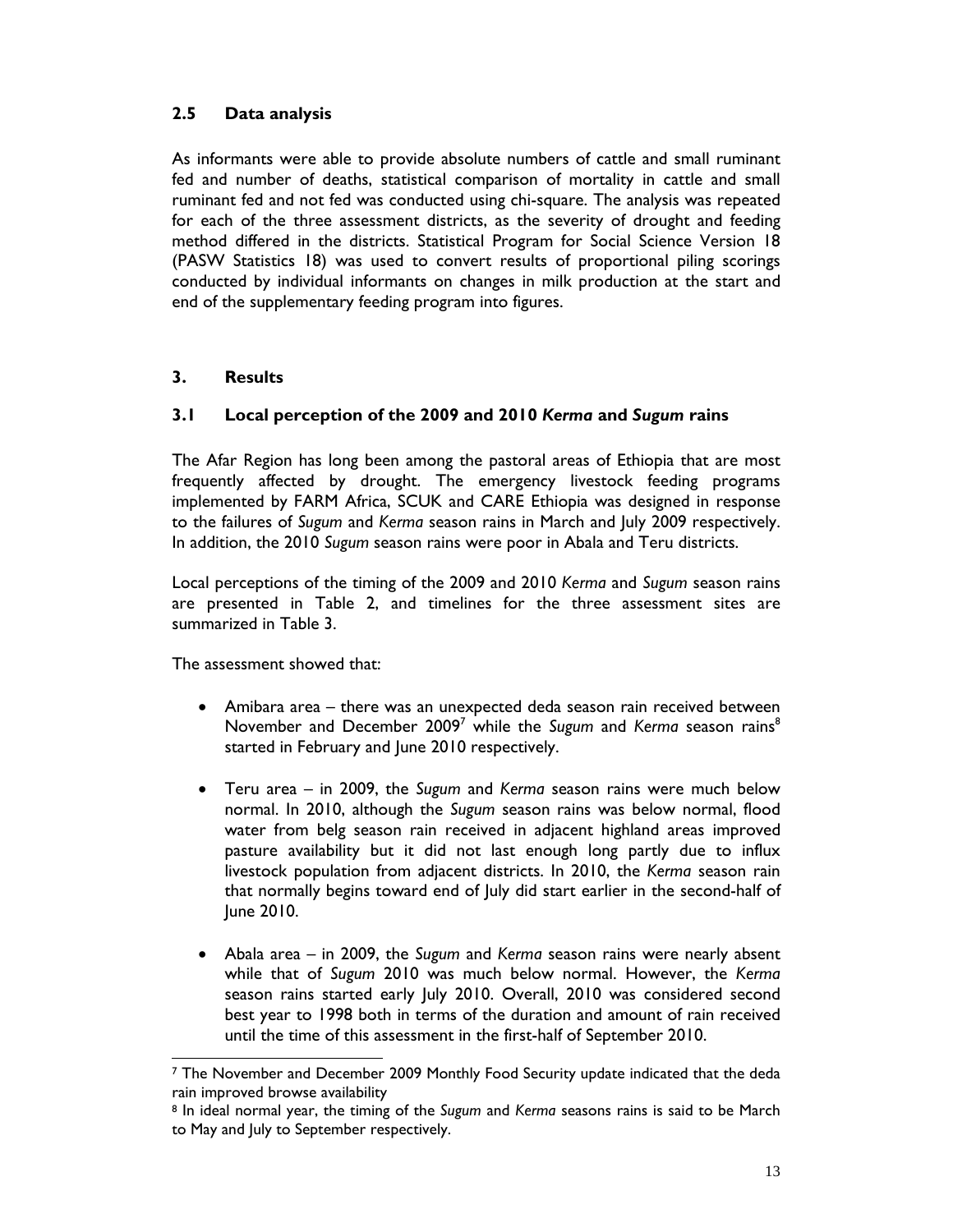| <b>Area and season</b> | <b>Year and performance of rains</b> |               |              |                   |
|------------------------|--------------------------------------|---------------|--------------|-------------------|
|                        | 2009                                 | Performance   | 2010         | Performance       |
| Amibara:               |                                      |               |              |                   |
| Sugum (Apr – May)      | April                                | Below normal  | Feb – May    | Much above normal |
|                        |                                      |               |              |                   |
| Kerma (July - Sep)     | July                                 | Much<br>below | June on ward | Much above normal |
|                        |                                      | normal        |              |                   |
|                        |                                      |               |              |                   |
| Deda (bonus)           | $Nov -$                              | Abnormal      |              |                   |
|                        | <b>Dec</b>                           |               |              |                   |
| Teru:                  |                                      |               |              |                   |
| Sugum (Apr – May)      | short<br>Too                         | and<br>low    | March        | Below normal      |
|                        | amount of rain                       |               |              |                   |
| Kerma (July – Sep)     |                                      |               | June on ward | Much above normal |
|                        | As for Sugum                         |               |              |                   |
| Abala:                 |                                      |               |              |                   |
| Sugum (Apr – May)      | Nearly nil                           |               | March        | Much below normal |
|                        |                                      |               |              |                   |
| Kerma (July – Sep)     | As for Sugum                         |               | June on ward | Much above normal |

| Table 2: Timing and performance of seasonal rains in 2009 and 2010 years |  |  |  |
|--------------------------------------------------------------------------|--|--|--|
|                                                                          |  |  |  |

| Table 3: Chronology of key events related to rainfalls in 2009 and 2010 |  |  |  |
|-------------------------------------------------------------------------|--|--|--|
|-------------------------------------------------------------------------|--|--|--|

| <b>Time</b>            | <b>Key event</b>                                                                                                                                          | <b>Remark</b>                                                                                                                                  |
|------------------------|-----------------------------------------------------------------------------------------------------------------------------------------------------------|------------------------------------------------------------------------------------------------------------------------------------------------|
| <b>Nov 2009</b>        | Unexpected Deda rain started and<br>continued until 1 <sup>st</sup> half of December                                                                      | availability and<br><b>Browse</b><br>$\bullet$<br>browsers body condition                                                                      |
| Dec 2009               | Application for grants on livestock<br>$\bullet$<br>emergency intervention submitted                                                                      | improved<br>Terms of trade stabilised<br>$\bullet$                                                                                             |
| Jan 2010               | Final application submitted                                                                                                                               | recommended<br>Donor<br>budget amendment                                                                                                       |
| Feb 2010               | Sugum rain started and continued<br>until April in Amibara area. However,<br>in Teru and Abala areas, the amount<br>was below normal                      | <b>Browse</b><br>and<br>pasture<br>$\bullet$<br>availability, and livestock<br>prices further improved<br>Implementation approach<br>$\bullet$ |
| Mar 2010               | Launching workshop organised on 3rd<br>$\bullet$<br>of March at Semera<br>kebele<br><b>District</b><br>and<br>emergency<br>response committee established | defined<br><b>Beneficiaries</b><br>selection<br>$\bullet$<br>criteria defined together<br>with the committee                                   |
|                        | Staff recruited and deployed<br>$\bullet$                                                                                                                 |                                                                                                                                                |
| April 2010             | conducted<br>Training<br>the<br>on<br>$\bullet$<br>implementation related subjects                                                                        | Implementers trained on<br>ration formulation                                                                                                  |
| May 2010               | Feed<br>inputs<br>procurement<br>and<br>transportation process started<br>Unexpected rain received in most<br>$\bullet$<br>part of the region             | The rain affected feed<br>transportation process in<br>some area                                                                               |
| June 2010 <sup>9</sup> | The unexpected rain increased in its<br>intensity and area coverage<br>Feed transportation and distribution<br>$\bullet$<br>process continued             | Feeding interrupted due<br>to rain and flood in some<br>places e.g. Hangalele in<br>Amibara                                                    |
| <b>July 2010</b>       | Kerma rain started <sup>10</sup>                                                                                                                          | Flood problem<br>resulted                                                                                                                      |

l 9 In Abala, cattle and small ruminant were fed with TMR for 63 and 51 days from 13th May to 23rd of August, and from 8th of July to 28th of August 2010 respectively.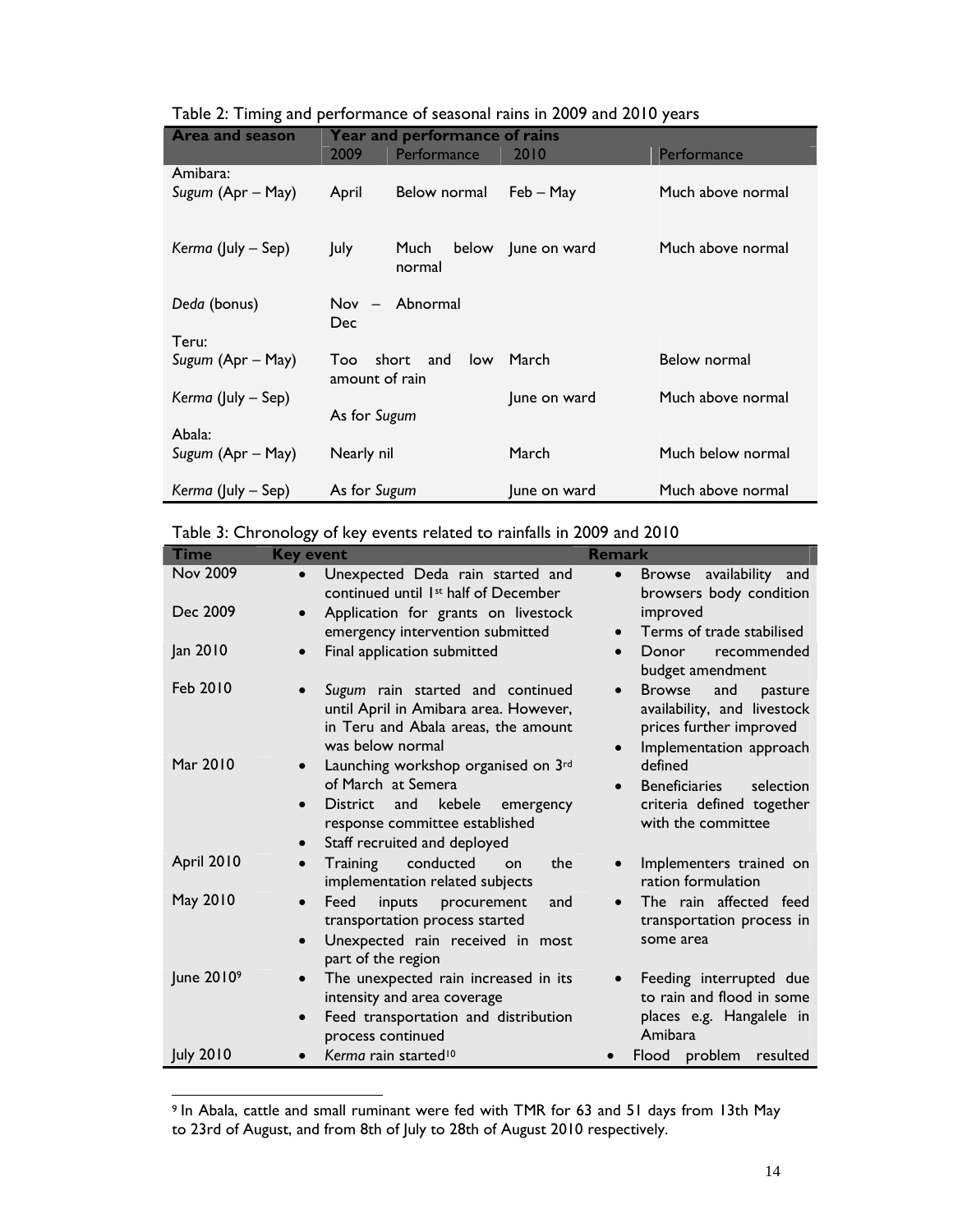|                 |                                                                                                        | affecting almost all parts of<br>the region                        |
|-----------------|--------------------------------------------------------------------------------------------------------|--------------------------------------------------------------------|
| Aug 2010        | • Feed transportation and distribution<br>process continued<br>• Kerma rain increased in its intensity | Livestock<br>feeding<br>program officially closed<br>end of August |
| <b>DIA</b><br>- | $\sim$ $\sim$<br>$\blacksquare$<br>.                                                                   |                                                                    |

Source: PIA and Monthly Food Security Update 2009 and 2010

|  |  | Table 4: Steps and activities undertaken toward the livestock feeding |  |
|--|--|-----------------------------------------------------------------------|--|
|  |  |                                                                       |  |

| Time                | <b>Event</b>                                                                                                                      |
|---------------------|-----------------------------------------------------------------------------------------------------------------------------------|
| Nov 16 - 20, 2009   | Afar rapid assessment undertaken<br>$\bullet$                                                                                     |
| Dec 8, 2009         | Afar Rapid Assessment Report released<br>$\bullet$                                                                                |
| Dec 24, 2009        | Draft proposal submitted to the OCHA HRF<br>$\bullet$                                                                             |
| Jan 20, 2010        | UN Humanitarian Coordinator endorses HRF board's decision<br>$\bullet$<br>to fund the Joint Project Proposal HRF confirmation     |
| Jan 22, 2010        | Budget costs finalized with HRF<br>$\bullet$                                                                                      |
| Feb 15, 2010        | Contract cleared by Geneva<br>$\bullet$                                                                                           |
| Mar 3, 2010         | CARE signed an agreement with the regional government and<br>$\bullet$<br>joint inception workshop carried out among stakeholders |
| Mar 9, 2010         | Contract signed by both FARM-Africa Eth and HRF Ethiopia<br>Representatives                                                       |
| April 1, 2010       | CARE and FARM Africa recruited staffs<br>$\bullet$                                                                                |
| April 4, 2010       | CARE procured inputs (feed)<br>$\bullet$                                                                                          |
| Apr 8, 2010         | Realignment of the budget submitted and requested from the<br>$\bullet$<br><b>HRF</b>                                             |
| Apr 22, 2010        | Final budget realignment submitted and approved by the HRF<br>$\bullet$                                                           |
| May 2010            | recruited staff and organizations began purchasing of feeds<br>$\bullet$                                                          |
| <b>Mid May 2010</b> | CARE transported inputs to the program area<br>$\bullet$                                                                          |
| <b>Mid May 2010</b> | <b>CARE</b> started livestock feeding<br>$\bullet$                                                                                |
| June 2010           | FARM Africa and SC/US transported inputs to field area from<br>$\bullet$<br>highland areas                                        |

#### **3.2 Pastoralists' internal response to the drought**

-

In response to the failure of *Sugum* and *Kerma* seasons rains in 2009, pastoralists moved their herds to relatively better grazing areas as follows:

• Amibara study district*<sup>11</sup>* - herds migrated to different directions such as Awash Fantale and grazing areas around Awash River where they stayed until the onset of the *Sugum* season rain in March 2010. While these movement patterns are normal during long dry season, cattle herds from the generally resource poor kebeles covered by this study such as Andido and Sisellaburu did stay until the onset of the *Kerma* season rains and that of supplementary feeding program in the second week of June 2010.

<sup>10</sup> There was 146 mm rainfall recorded from the deda and *Sugum* rains in 2010 on average. 11 In Amibara, migrated herds were still away from their villages targeted with supplementary feed at time of beneficiaries' selection process in May and start of the feeding programme in mid June 2010.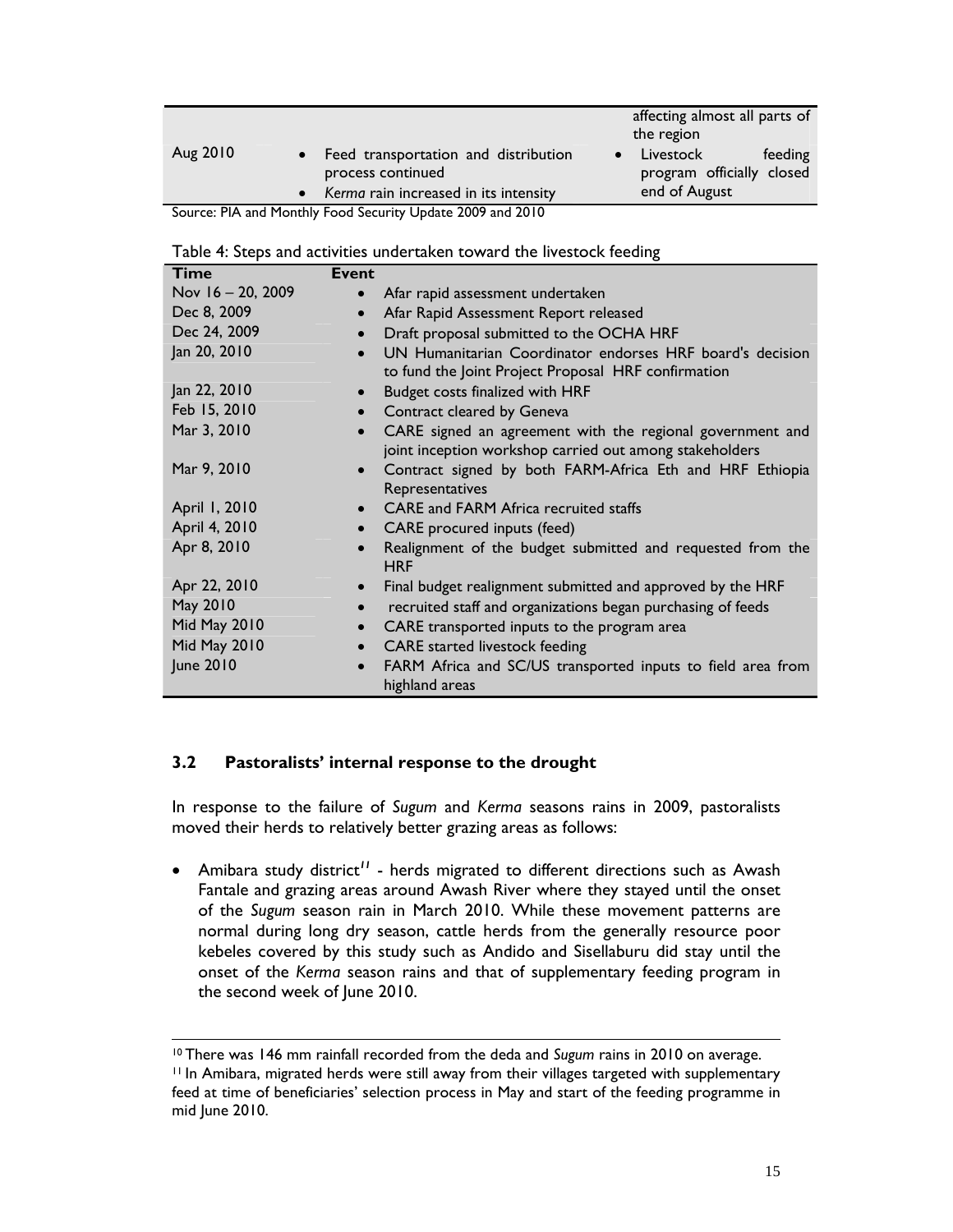- Teru study district herds moved to dry season grazing fields over flooded with three rivers viz. Megale, Awra, and Gulina<sup>12</sup>. However, there was influx from Abala and Erebti districts and the pasture was not sufficient to support such a large population throughout. Therefore, the local population had joined herds from Abala and Erebti that migrated to grazing areas located around Deraitu and Hiru Rivers.
- Abala study district cattle tending always requires seasonal movements between Abala and the neighbouring districts such as Teru and Tigray'. In 2010, pastoralists returned herds migrated to Teru and Tigray areas in response to the poor performance of both *Sugum* and kerma seasons in 2009 and that of sugum season in 2010 immediately following the arrival of the first batch of the CARE supplementary feed. As a consequence, many herders who returned herds earlier than the normal time had lost their cattle while some of them attempted to force the CARE supervisors to admit animals that were not part of the populations targeted with supplementary feeds. The key lesson is that agencies need avoid such wrong expectations through organizing consultation meetings at settlement sites as well as locations of migrated herds.

### **3.3 The FARM Africa, SCUK and CARE livestock feeding**

Although the FARM Africa, SCUK and CARE Ethiopia livestock feeding programs implemented in 2010 were designed following the failures of the *Sugum* and *Kerma* season rains in 2009, the actual feeding period was  $15<sup>th</sup>$  May to mid September 2010.

In Amibara where the unexpected deda season rain was received between November and December 2009, the sugum season rain started earlier than the normal time in February and continued falling until May 2010. In addition, there was complete overlap between the start of the livestock feeding program and onset of the *Kerma* season rain that affected the feed transportation and distribution processes in some locations $13$ .

The approach used by FARM Africa was to direct the supplementary feed to five kebeles viz. Andido, Allaidege, Sissalabur, Angelelee and Gonitabirka out of 18 kebeles under the Amibara woreda administrative division. Those five kebeles were chosen by the woreda and kebele emergency and selection committees mainly due to high livestock population density encountered during the site selection visit in May and June 2010. Being located away from Awash River, those kebeles are used as wet season grazing areas by all kebeles under the Amibara woreda normally.

 In Teru, the emergency livestock feeding was implemented in all the 12 kebeles under the woreda administrative division by  $SCUK<sup>14</sup>$ . Similarly, CARE targeted all the

l <sup>12</sup> Philpot et al (2005). Livelihoods/Emergency Assessment in Afar Region. Oxfam International

<sup>&</sup>lt;sup>13</sup> In the year 2009/10 drought, an emergency situation was declared in December 2009 by Afar DPFSB "see Nov.- Dec., 2009 Save the Children-UK, Monthly Food Security and Early Warning Update, Afar Region".

<sup>&</sup>lt;sup>14</sup> In Teru, the beneficiaries transported the feed from distribution centres to their villages using their camels and donkeys.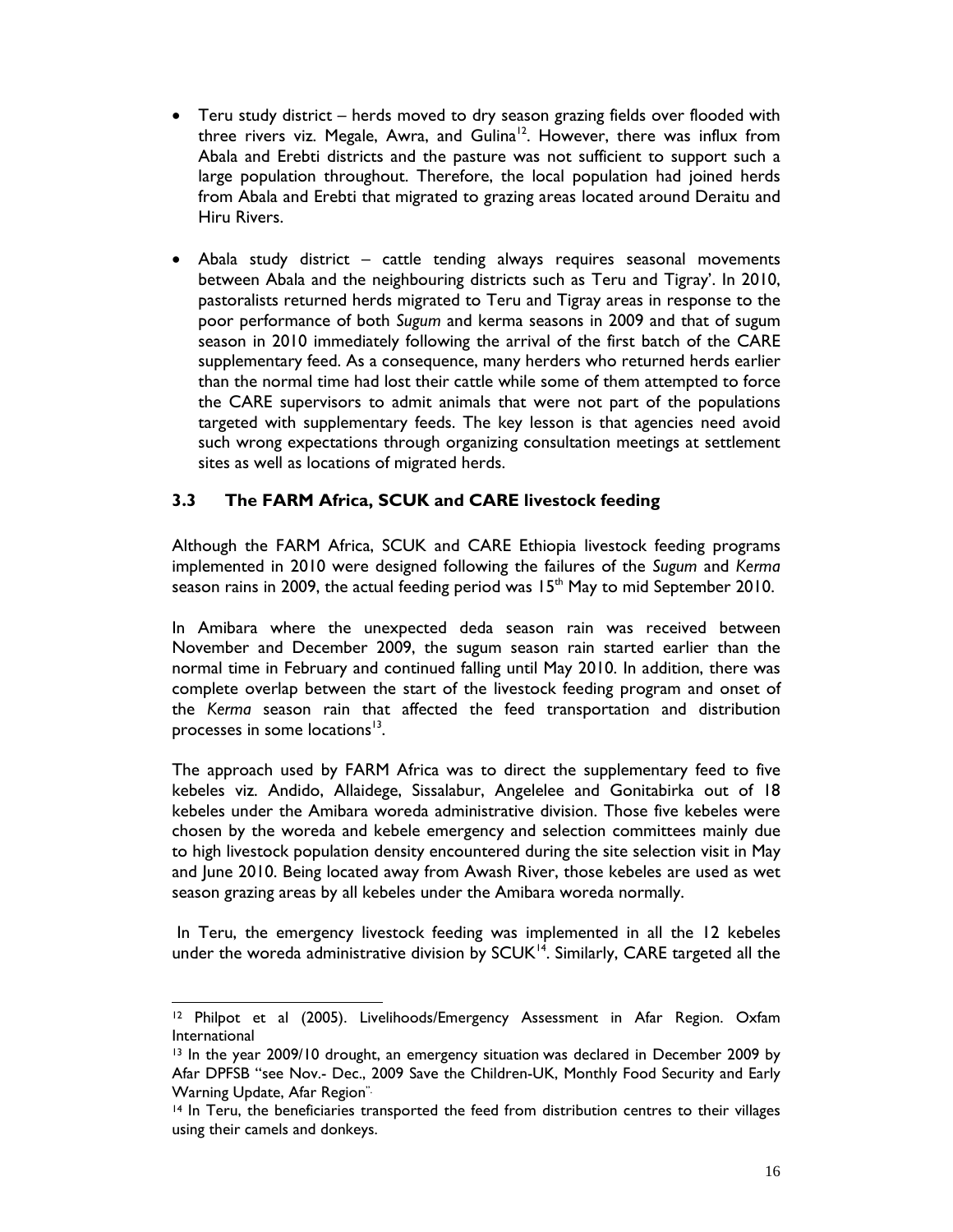11 kebeles that are administered under the Abala district<sup>15</sup>. In Abala and Teru, the *Kerma* season rains started in the third week of June 2010, and the feeding program was launched in the second half of May and June 2010 respectively.

In theory, individual beneficiaries were selected based on their wealth status and poor households such as widows were prioritized in all the three assessment districts. The type and number of cattle and/or small ruminants intended to be fed per herd varied among the three organizations. In FARM Africa where the quota for the number of livestock to be fed was fixed at kebele levels, project report indicated that the feed was targeted to a total of 5,100 livestock owned by 1,275 households. Therefore, the number of animals intended to be fed was calculated at 4 livestock per herd. In both SCUK and CARE programs, the initial plan was to feed a mix of 3 cows and 5 goats per herd.

However, the assessment showed that in Amibara the feed was fed to around 11 cattle or 10 small ruminants on average. There were 9 cattle and 5.5 small ruminants fed per herd in Teru study herds on average. In Abala, there were around 4 cattle and 7 goats fed per herd on average.

### **3.4 Impact of emergency livestock feeding on livestock mortality**

Generally, the livestock feeding programs were launched just before the onset of the *Kerma* season rains. As such, the impact of the supplementary feed on livestock mortality that was perceived particularly in Teru and Abala assessment areas was limited to the period between the onset of the *Kerma* rain and availability of adequate browse and pasture resources which requires a maximum of 30 days period normally. The impact of this livestock feeding intervention on cattle and small ruminant mortality is shown in Tables 5 and 6.

The assessment showed that:

- In both Teru and Abala, the mortality in cattle and small ruminant which were fed using feed was significantly lower than mortality in cattle and small ruminant depending on natural feed.
- In Teru, majority of cattle and small ruminant mortality events that happened after the onset of the post-drought rain was associated to extremely heavy rains and floods, disease and toxic grass locally known as 'dodobto' and wild carnivores' related problems.
- In Teru where the feed was fed both to milking cows and goats and their calves and kids, mortality was significantly lower in calves (chi-square  $= 68.5$ ,  $p$ <0.001) and kids (chi-square = 54.5,  $p$ <0.001) fed with feed received from SCUK compared with calves and kids not fed. Mortality in the fed calves and kid was calculated at 7.8% (6/77) and 3.2% (4/124) respectively. Mortality in

j  $15$  There was high mis-match between the demand and supply of livestock feed in Abala. Thus, some pastoralists had forced the staff supervising the livestock feeding program with gun to have shared the feed quota allocated for the initially registered cattle for few days until the woreda administration deployed police to counter act.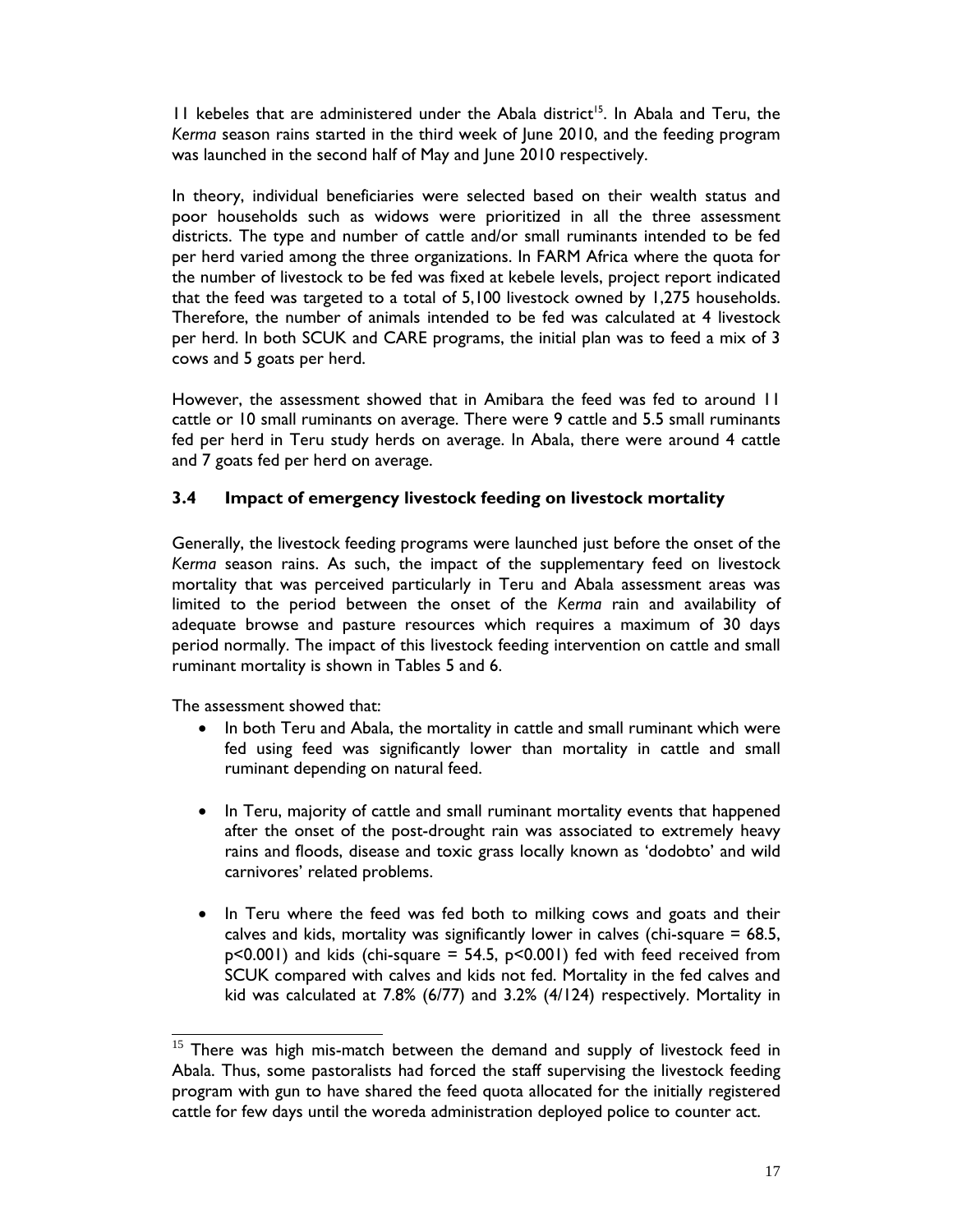the non fed calves and kids was calculated at 73.1% (57/78) and 38.9% ((87/218) respectively.

- In Amibara, an area received unexpected deda rains, and sugum season rains earlier than the normal time; the use of supplementary feed was no more effective than using natural feed in terms of reduced mortality. In addition, the feed was not fully utilised and there was some livestock mortality that have resulted from overfeeding of the supplementary feed particularly wheat bran (frushka). Individual informants associated mortality in the nonsupplementary fed cattle and small ruminant to disease problems by and large.
- In Teru, affected by moderate drought, cattle and small ruminants respectively were six and three times less likely to die if fed with feed distributed by SCUK.
- In Abala, affected by severe drought, cattle and small ruminants both were two times less likely to die if fed with feed distributed by CARE on average.
- Mortality in Teru study herds was significantly lower than mortality in Abala study herds both in cattle and small ruminants that are fed and not.
- From the focus group discussions it was evident that livestock migrated to Teru from Abala. This finding could reflect the severity of the drought situation in Abala.
- From the focus group discussions, it was evident that livestock were migrated to Teru from Abala and Erebti. This finding could reflect the severity of the drought situation in Abala and Erebti.
- In Abala, the participants of the focus group discussion conducted together with Haramule village members confirmed that majority of the supplementary fed animals to have died during the first 30 days of the feeding period. During this period, the drought-affected animals used to visit a feeding centre established in Abala town located four kilometres away from their villages twice per day, and they were served grass hay alone. Furthermore, 21.5% (28/130) of the total 23.8% (31/130) mortality resulted in cattle supplementary fed using feed distributed by CARE was due to around 41.2% (28/68) mortality resulted in seven herds where the feed quota allocated for three cattle was fed to around 10 cattle on average.

Therefore, the comparatively higher mortality perceived in Abala could be explained:

- $\triangleright$  In terms of severity of the drought situation;
- $\triangleright$  Stress conditions created to the drought-affected animals due to the demanding migration between the feeding centres and home areas;
- $\triangleright$  Incomplete and inadequate amount of feed served. In Abala, cattle were 8.6 times less likely to die if the feed distributed by CARE was fed to three cattle per herd on average.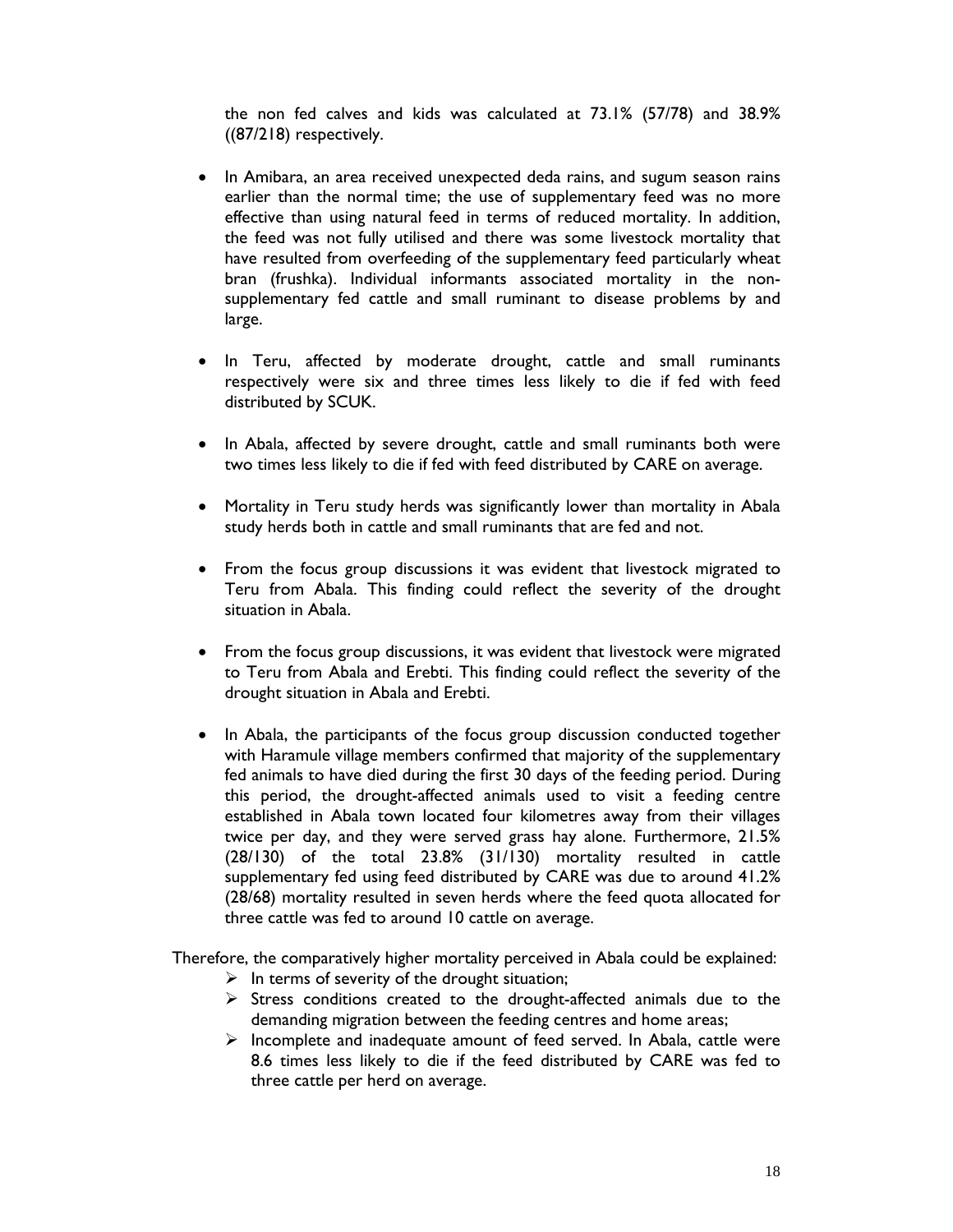Table 5: Comparison of Teru and Abala study herds for drought factored mortality

|                        |                   | Livestock mortality per location |                |  |
|------------------------|-------------------|----------------------------------|----------------|--|
| Comparison             | Chi-square        | Teru                             | Abala          |  |
| Teru vs. Abala:        |                   |                                  |                |  |
| Cattle fed             | 26.3, $p < 0.001$ | $3.7\%$ (6/164)                  | 23.8% (31/130) |  |
| Small ruminant fed     | 20.2, $p < 0.001$ | $3.3\%$ (9/272)                  | 18.2% (12/66)  |  |
| Cattle not fed         | 26.3, $p < 0.001$ | 22.3% (105/471)                  | 41.5% (86/207) |  |
| Small ruminant not fed | 98.5, p<0.001     | 10.2% (87/852)                   | 42.6% (58/136) |  |

#### Table 6: Statistical analysis of mortality

| Comparison                                                                     | Chi-square      | Percentage of animals died |                    |
|--------------------------------------------------------------------------------|-----------------|----------------------------|--------------------|
|                                                                                |                 | Fed                        | <b>Not fed</b>     |
| Amibara district - least affected by<br>drought:                               |                 |                            |                    |
| Cattle $(n=35 \text{ herds})$ :                                                |                 |                            |                    |
| Animals supplementary fed vs. not                                              | 5.5, ns         | 4.7% (18/379)              | 2.2%<br>(16/731)   |
| Small ruminants (n: 11 flocks):                                                |                 |                            |                    |
| Animals supplementary fed vs. not                                              | $0.9$ , ns      | $5.3\%$ (7/131)            | $3.4\%$ (9/265)    |
| Teru district - affected by moderate<br>drought:                               |                 |                            |                    |
| Cattle $(n=30 \text{ herds})$ :                                                |                 |                            |                    |
| Animals supplementary fed vs. not                                              | 29.3, p<0.001   | $3.7\%$ (6/164)            | 22.3%<br>(105/471) |
| Small ruminants (n: 30 flocks):                                                |                 |                            |                    |
| Animals supplementary fed vs. not                                              | 12.6, p < 0.001 | $3.3\%$ (9/272)            | 10.2%<br>(87/852)  |
| Abala district $-$ affected by severe<br>drought:<br>Cattle ( $n = 33$ herds): |                 |                            |                    |
| Animals supplementary fed vs. not                                              | 11.0, p<0.002   | 23.8% (31/130)             | 41.5%<br>(86/207)  |
| Small ruminants ( $n = 7$ flocks):                                             |                 |                            |                    |
| Animals supplementary fed vs. not                                              | 11.7, p < 0.002 | 18.2% (12/66)              | 42.6%<br>(58/136)  |

ns: not significant

#### **3.5 Impact of emergency livestock feeding on milk production**

The result of proportional piling scorings conducted using 10 objects on impact of livestock feeding on cow and goat milk production in Amibara and Teru areas is illustrated in Figures 2 and 3. The graphs show that there was significant increment in cows and goat milk production overtime both in milking animals fed and not in both assessment areas. Evidence from this conclusion includes the fact the milking animals were using their natural green feeds along with the supplementary feeds, and, the significant milk production increment perceived in cows and goats which were not fed with the supplementary feeds, too.

#### **3.6 Benefit-cost analysis of the impact assessed feeding programs**

The result of proportional piling scorings conducted by individual informants to compare changes in cow and goat milk production at the start and end of the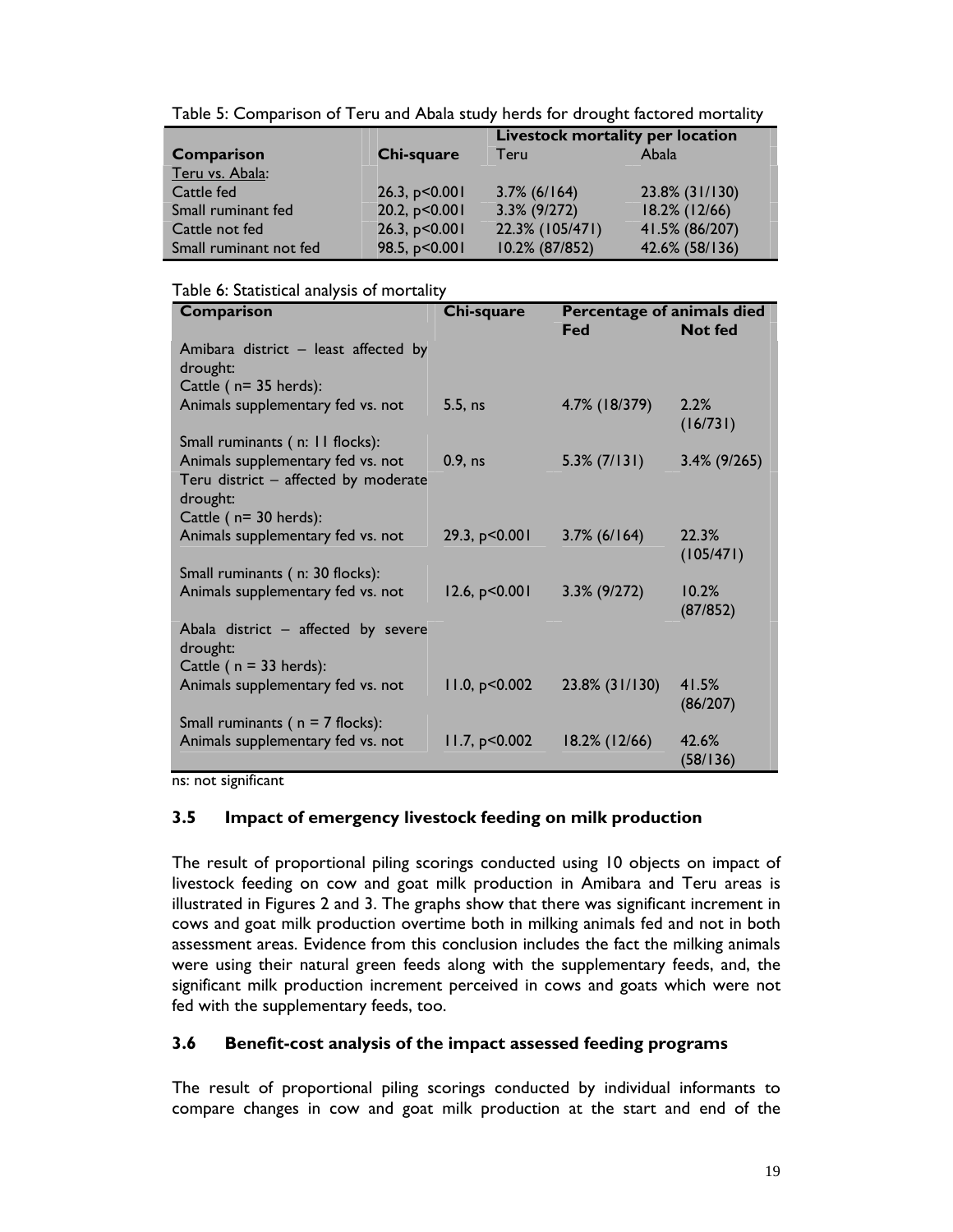supplementary feeding programmes indicated that the increased milk production would almost certainly have occurred without the supplementary feed. Therefore, a benefit-cost analysis was based on reduced cattle and small ruminant mortality alone, and based on the number of animals registered by each organization to be fed. A benefit-cost analysis was conducted for each of the three feeding programmes covered by the assessment, and results are shown in Tables 7, 8 and 9.

The assumptions in the benefit-cost calculations were the market value of reduced cattle and small ruminants mortality could be derived from a comparison of mortality in unfed and SCUK, CARE and FARM Africa- fed cattle and small ruminants, and an average market value of adult cows and small ruminants in the local markets in June 2010 was ETB 1,875 and 434 respectively (Gezu Bekele and Yacob Aklilu, 2010). Total Cost of Feeding Program =  $\{(supplementary feeding intervention cost \div total$ emergency program cost) x (total operational cost)} + supplementary feeding intervention cost. This formula calculates a 0.24 overall benefit-cost ratio of the cattle and small ruminant supplementary feeding programs implemented in Teru, Abala and Amibara districts in Afar region in 2010.

|  | Table 7: Benefit-cost analysis of supplementary feeding in Teru district |  |  |  |  |
|--|--------------------------------------------------------------------------|--|--|--|--|
|--|--------------------------------------------------------------------------|--|--|--|--|

| <b>Item</b>                                                                                                | <b>Amount (USD)</b> |
|------------------------------------------------------------------------------------------------------------|---------------------|
| Costs                                                                                                      |                     |
| Cost of cattle and small ruminant supplementary feeding intervention                                       | 403, 900            |
| Operational cost of the supplementary feeding = $\{$ (supplementary                                        |                     |
| feeding intervention cost $\div$ total emergency program cost) x (total                                    |                     |
| operational cost)}                                                                                         | 126,565.7           |
| Total cost of cattle and small ruminant supplementary<br>feeding                                           |                     |
| intervention                                                                                               | 170,465.7           |
| <b>Benefits</b>                                                                                            |                     |
| Value of cattle losses prevented in the feeding programme = $\{(3.7\% \times$                              |                     |
| 6,000 cows) - $(22.3\% \times 6,000 \text{ cows}) \times \text{USD}$ 144.23                                | 160,961.4           |
| Value of small ruminant losses prevented in the feeding programme =                                        |                     |
| $\{(3.3\% \times 10,000 \text{ small ruminants}) - (10.2\% \times 10,000 \text{ small ruminants})\}\times$ |                     |
| <b>USD 33.38</b>                                                                                           | 23,035.38           |
| <b>Total benefits</b>                                                                                      | 183,996.8           |
| <b>Benefit-cost ratio</b>                                                                                  | l .5                |

Table 8: Benefit-cost analysis of supplementary feeding in Abala district

| <b>Item</b>                                                                         | <b>Amount (USD)</b> |
|-------------------------------------------------------------------------------------|---------------------|
| Costs                                                                               |                     |
| Cost of cattle and small ruminant supplementary feeding intervention                | 389,025             |
| Operational cost of the supplementary feeding = $\{(supplementary$                  |                     |
| feeding intervention cost $\div$ total emergency program cost) x (total             |                     |
| operational cost)}                                                                  | 167,755.8           |
| Total cost of cattle and small ruminant supplementary<br>feeding                    |                     |
| intervention                                                                        | 556,780.8           |
| <b>Benefits</b>                                                                     |                     |
| Value of cattle losses prevented in the feeding programme = $\{(23.8\% \times$      | 91,903.36           |
| 3,600 cows) - $(41.5\% \times 3,600 \text{ cows}) \times \text{USD}$ 144.23         |                     |
| Value of small ruminant prevented in the feeding programme = $\{(18.2\% \times$     |                     |
| 6,000 small ruminants) - (42.6% $\times$ 6,000 small ruminants)} $\times$ USD 33.38 | 48,868.32           |
| <b>Total benefits</b>                                                               | 140,771.7           |
| <b>Benefit-cost ratio</b>                                                           | 0.3                 |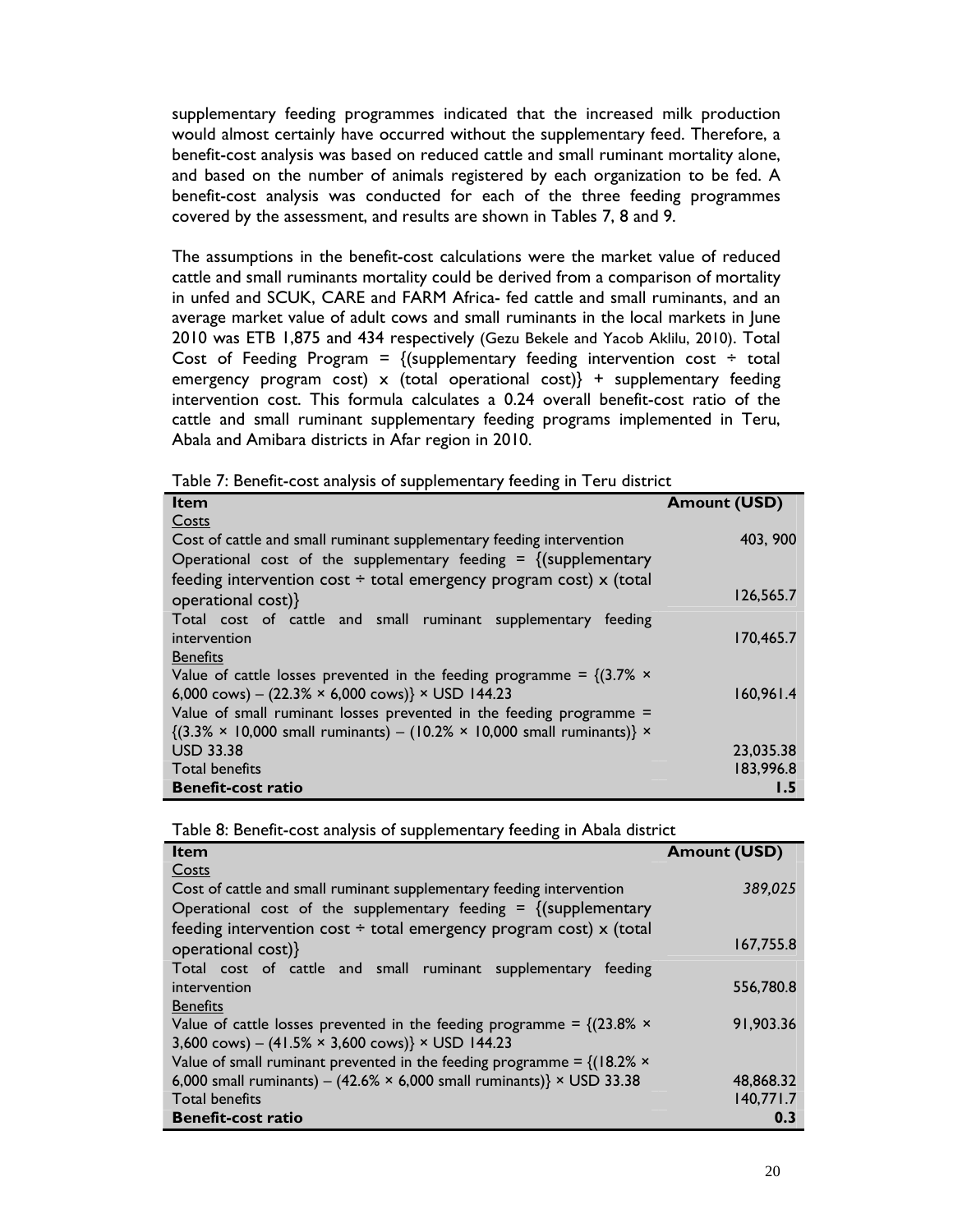| Table 9: Benefit-cost analysis of supplementary feeding in Amibara district |  |  |
|-----------------------------------------------------------------------------|--|--|
|                                                                             |  |  |

| <b>Item</b>                                                                                             | <b>Amount (USD)</b> |
|---------------------------------------------------------------------------------------------------------|---------------------|
| Costs                                                                                                   |                     |
| Cost of cattle and small ruminant supplementary feeding intervention                                    | 513,218             |
| Operational cost of the supplementary feeding = $\{$ (supplementary                                     |                     |
| feeding intervention cost $\div$ total emergency program cost) x (total                                 |                     |
| operational cost)}                                                                                      | 96,654.02           |
| Total cost of cattle and small ruminant supplementary feeding                                           |                     |
| intervention                                                                                            | 609,872.02          |
| <b>Losses</b>                                                                                           |                     |
| Value of cattle losses incurred due to the feeding programme = $\{(2.2\% \times$                        |                     |
| 1,275 cows) – $(4.7\% \times 1,275 \text{ cows})$ × USD 144.23                                          | 4,597.33            |
| Value of small ruminant losses incurred due to the feeding programme =                                  |                     |
| $\{(3.4\% \times 1,275 \text{ small ruminants}) - (5.3\% \times 1,275 \text{ small ruminants})\}\times$ |                     |
| <b>USD 33.38</b>                                                                                        | 808.63              |
| <b>Total losses</b>                                                                                     | 5.405.96            |

Figure 2: Cow and goat milk production in Amibara





Figure 3: Cow and goat milk production in Teru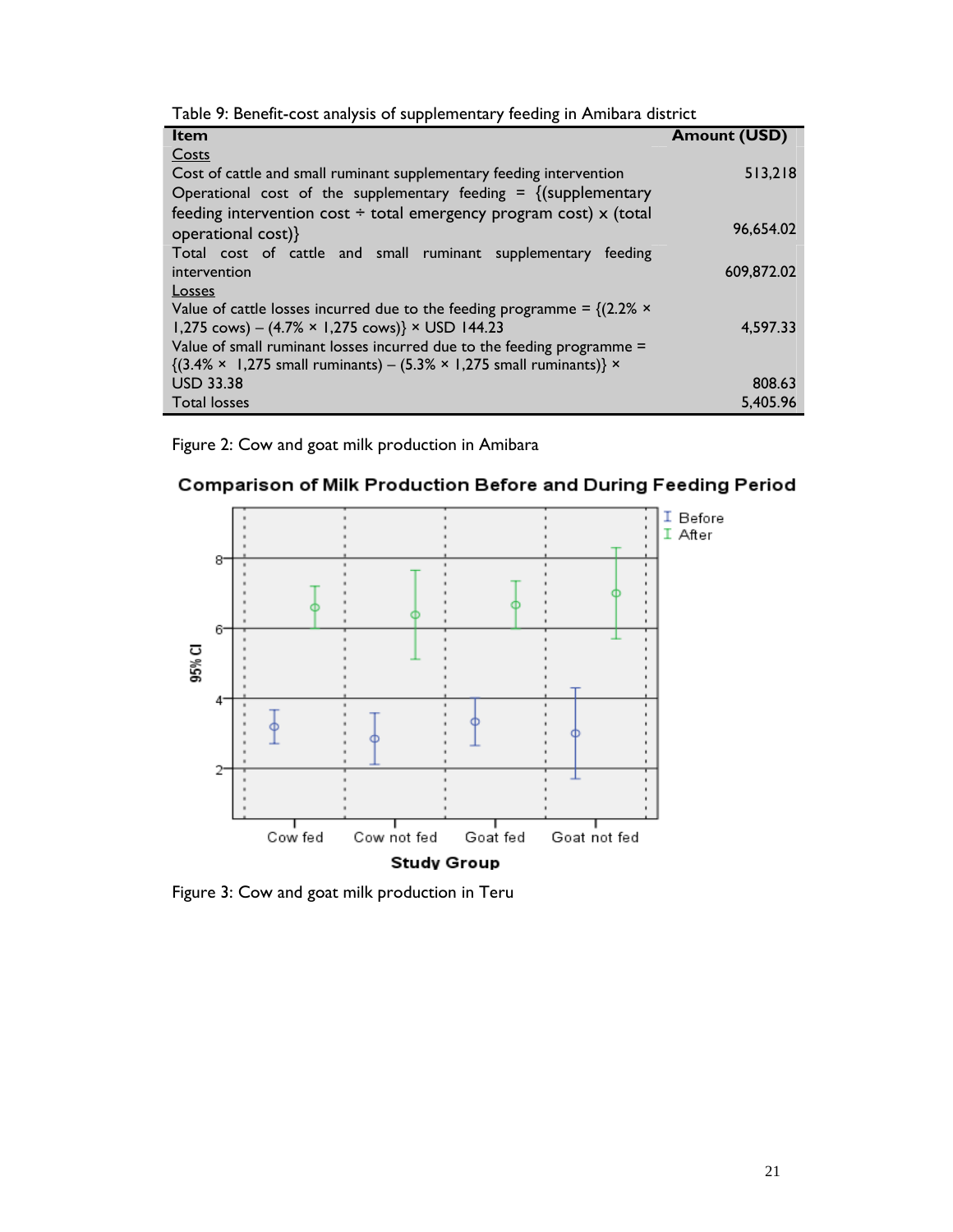



#### **4. Discussion**

Afar has always been among the most frequently drought-affected pastoral areas in Ethiopia. The livestock supplementary feeding programs intervened by SCUK, CARE, and FARM Africa in collaboration with the Afar regional government in 2010 are planned in response to the failures of the *Sugum* and *Kerma* season rains in 2009 and the sub-sequent 2010 humanitarian appeal document. Whereas the performance of the *Sugum* season rains varied from zone to zone depending on the geographic locations of the zones, the *Kerma* season rains are much above normal in most parts of the regions in 2010. The *Kerma* season rains that started falling in June 2010, which is one month earlier than the normal time, did overlap with the start time of the supplementary feeding programs in Amibara and Teru.

In Abala and Teru districts where the *Sugum* season rains had performed poor in 2010, the overall finding of the assessment was that the emergency livestock supplementary feeding programs could be justified in terms of reduced livestock mortality mainly during the post-drought rain. This is also corroborated by a study conducted on feed supplementation program intervened in Borana in response to the 2008 drought by CARE Ethiopia in which around 17.1% of total starvation factored cattle mortality resulted in the non-supplementary fed herds had occurred after the onset of the post-drought *Genna* season rains (Bekele, G.). Therefore, the reduced mortality perceived in the supplementary fed cattle and small ruminants in Afar in 2010 is attributable to the feed supplementation programs intervened by SCUK and CARE Ethiopia in Teru and Abala respectively.

In Teru where the supplementary feed was fed both to milking cows and goats and their calves and kids by owners, mortality was significantly lower in calves fed with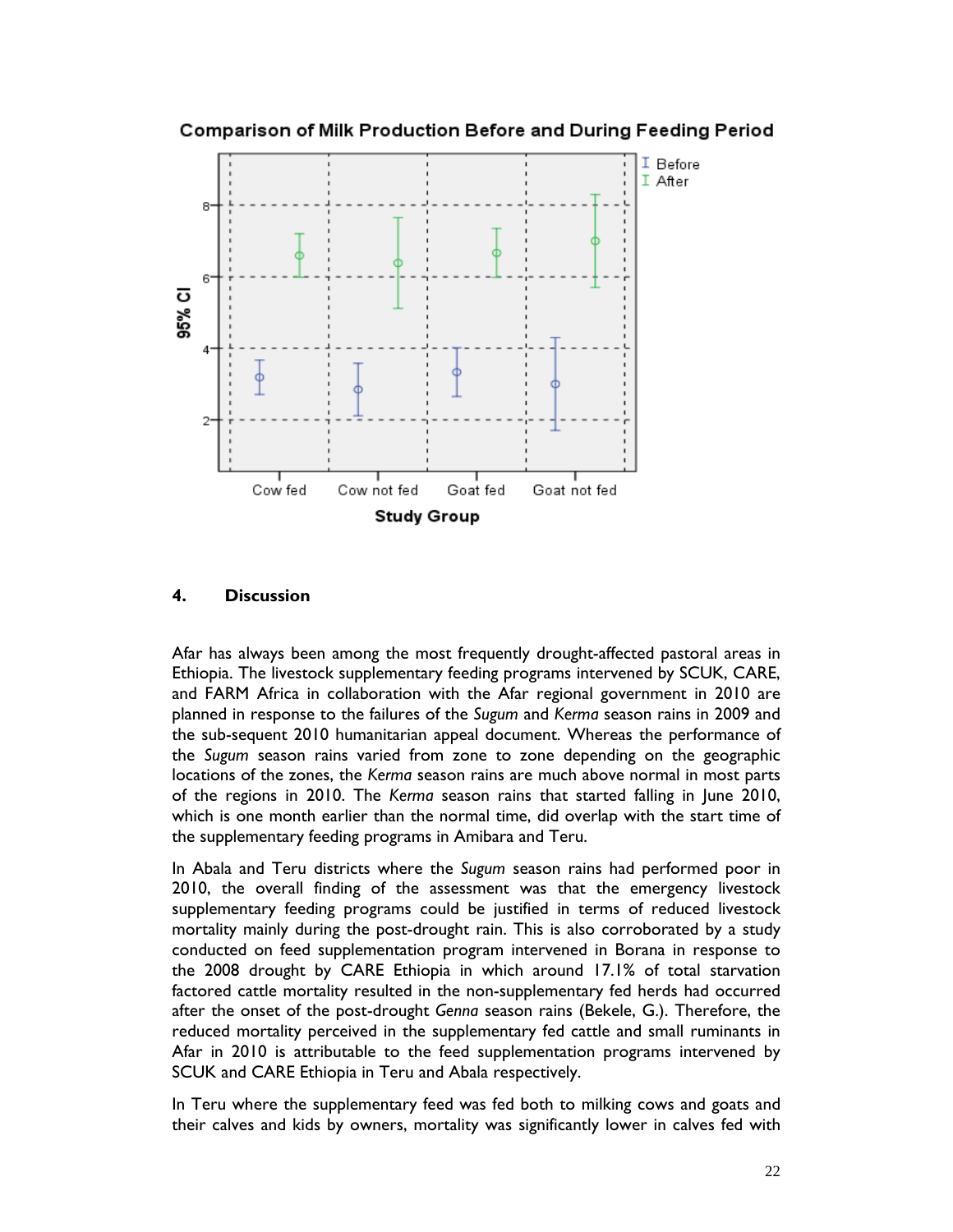feed received from SCUK compared with calves and kids not fed. The survival of calves and kid implies the continuity of milk production in the post-drought period. Under a livelihoods approach, dam and calf survival and the associated milk production impacts of supplementary feeding programs relate to dual objectives of protecting core breeding stock and assisting post-drought recovery, and reducing prevalence of child malnutrition problem in the immediate post-drought period respectively.

#### **4.1 Assessment of the design of feeding program**

In 2008, the Ministry of Agriculture and Rural Development of the FDRE developed a national guideline "to promote best practice in the design, implementation and assessment of emergency livestock interventions in response to natural disasters in pastoral areas of Ethiopia". The guide line evolved from experiences and bestpractices/lessons of government agencies, Non Governmental Organizations (NGOs) and research institutes in the country. On May 2009, another international guideline, the Livestock Emergency Guidelines and Standards (LEGS) was launched. Both the national and LEGS guidelines do have a focus on provision of timely assistance to crisis affected communities so that they could protect and re-build key livestock-related assets.

These guidelines comprises of common and specific standards for different types of livelihood interventions. The common standards are participation, initial assessment, response and coordination, targeting, monitoring and evaluation, technical support/agency's competence, contingency planning, and advocacy and policy. Accordingly, the mode of operation of the assessed livestock feeding interventions has been analyzed against the standards of LEGS and the National guideline as follows:

*Initial assessment:* the intervention design was based on the Early Warning assessment that was conducted in 32 districts of the region, which has led to the identification of hotspot districts at the regional Agricultural Task Force meeting. However, the EW reports and minutes of RATF meetings indicated the fact that browse and livestock market prices improved following the unexpected deda season rain in November and December 2009. The deda rain was received in most part of the region especially Geberiso (zone 3) including Awash Arba, one of the areas where the assessed supplementary feeding program was implemented. Also there was no livestock mortality reported in the EW reports and minutes of RATF meetings referred to have resulted due to starvation throughout.

*Targeting:* similar mechanisms and criteria have been followed by all organization in selection of operational areas and individual beneficiaries. In all the three organizations, emergency and selection committees were established at district and kebele level. The kebele level committees comprise of clan leaders, kebele chair persons, elders and women representatives. These committees have been involved with targeting of beneficiaries and the involvement of the project was to follow up the beneficiary selection process so as to ensure fair and transparent process. In theory, the main criteria for beneficiary selection were prioritizing poor women headed household, level of vulnerability, and family size. These selection criteria and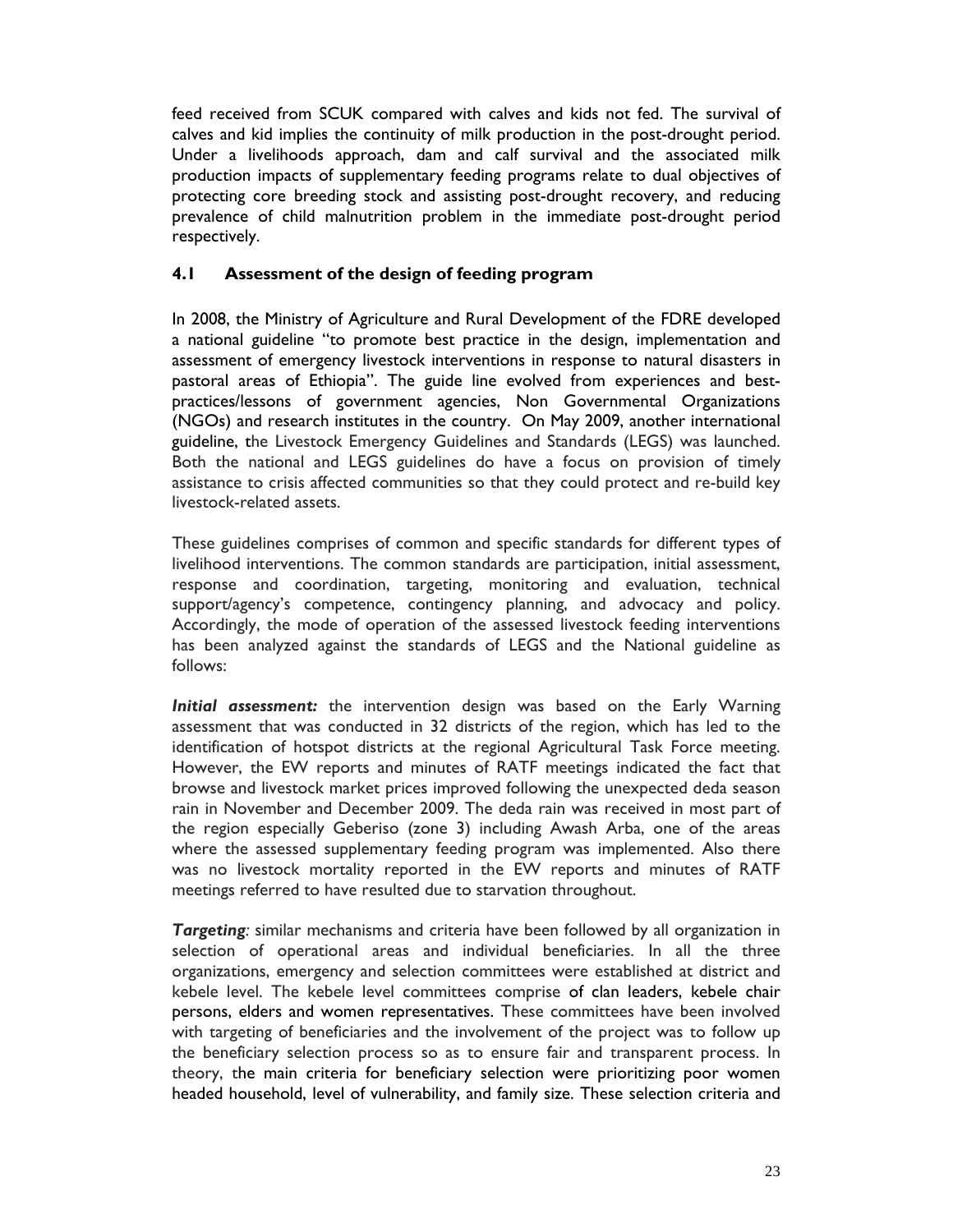involvement of women in the committee would enable the implementing agencies to prioritize women headed household during beneficiary selection.

The SCUK had used the existing district structure to select beneficiaries of the Productive Safety Net Program. This structure comprises of the elders, local administration and representatives of youth and women. Thus, this committee did decide on the number of beneficiaries from each selected PA and finally conferred with the Kushet (the lowest government administrative division) to select the number of beneficiary. The criteria used for selection of PSNP beneficiaries include vulnerability, female headed households, and households with many children, and disabled/marginalized community members. In reality, the feed was shared on clan basis and there was no major compliant related to selection criteria in all areas.

*Response and Coordination:* although the intervention in all three organizations was designed in December 2009, activities have been started in May 2010 at Abala and June 2010 in Teru and Amibara. This clearly indicates that the feeding was started very late to have reduced impact of the intervention, which the implementing agencies have attributed to different factors such as slow project start-up, high transportation cost (that leads to re-tendering processes), elongated internal procurement process, and accessibility problems in some operational areas. In all assessed areas, program implementation follows regional signing of agreement, launching of workshop, program orientation, and training on implementation modalities.

Regarding coordination, it is clearly exhibited that there have been close coordination with the respective regional and zonal offices in undertaking these activities. At regional level, there is a monthly agricultural taskforce meeting, in which all the relevant stakeholders participate to discuss on progresses, challenges, and way forward of the implementation. In addition, there have been a fortnight meeting among consortium members/implementing agencies (i.e. CARE, FAO, FARM Africa, and SCUK). The purpose of this platform is to exchange information on the achievements and the challenges so that donors and the respective government bodies could take corrective actions timely. The minutes of the Regional Agricultural Task Force (RATF) meetings clearly indicated that the FAO emergency unit in Addis Ababa was responsible for coordinating the supplementary feeding programmes implemented with the HRF fund used from UNOCHA.

#### **4.2 Assessment of the implementation of feeding programme**

Both the national guidelines as well as LEGS do have standards for specific livestock emergency interventions. The specific interventions for emergency livestock feeding are feeding levels, feed safety, and sources and distribution. Hence, the review of the implementation of the intervention by the three organizations is discussed as follows:

*Intervention approach:* FARM Africa and SCUK followed a home-based feeding approach while CARE applied modified feeding centre method. The advantage of the modified feeding centre approach is reduction high cost of running a central feeding centre. However, this approach works very well under normal situation where animals intended to be fed are required to use their natural feeds along with the supplementary feeds. On the one hand, it requires establishment of feeding centres in each village.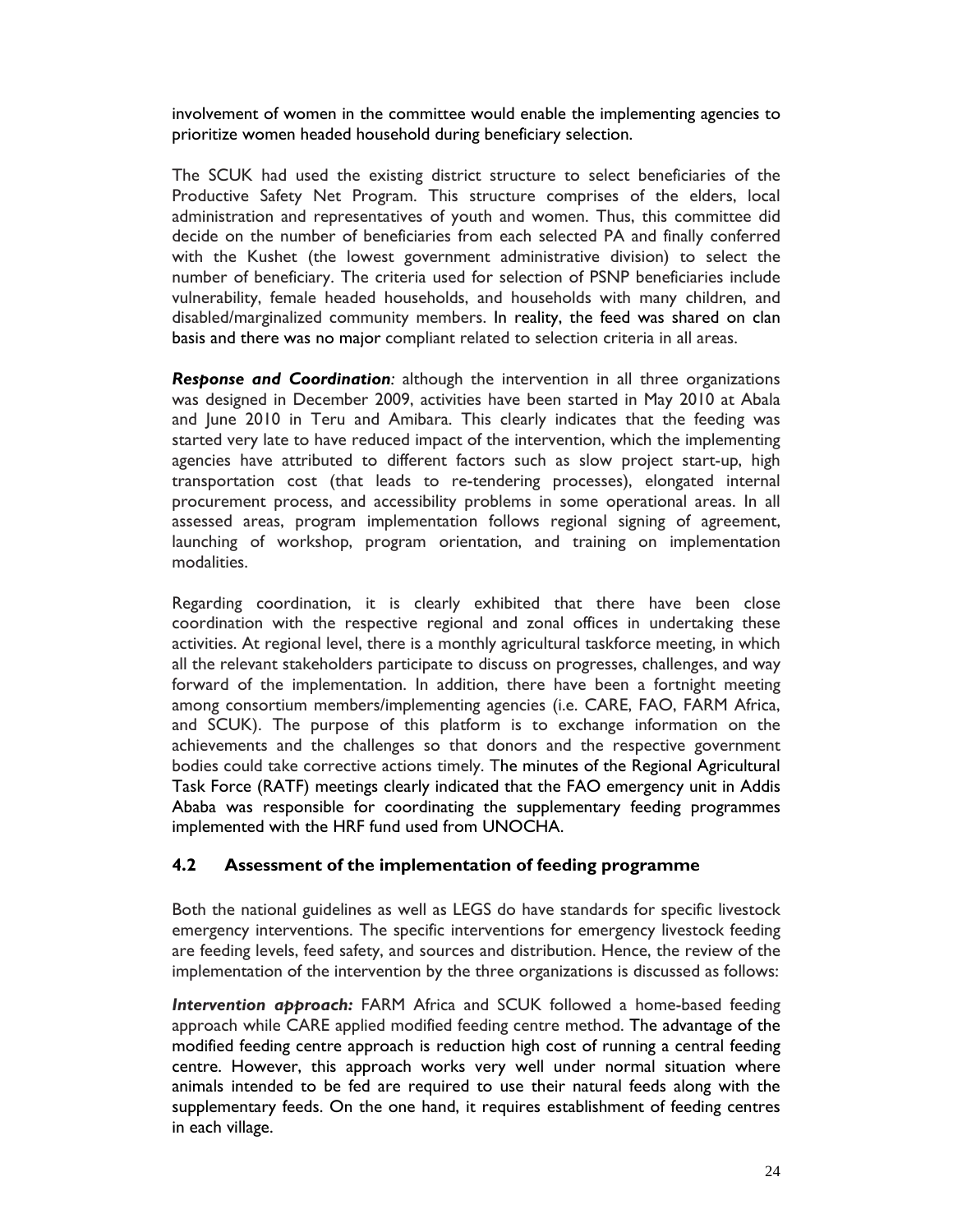Similarly, the home-based approach does have limitation related to problem of ensuring provision of the appropriate level of feed for the intended animals despite its advantage of minimal overhead cost to implement the intervention. In addition, this approach requires availability of adequate water for the animals to be home-fed and strong training on supplementary feeding method to the owners. Accordingly, both the modified feeding centre and the home-based approaches may not be feasible during severe drought situations especially in areas where there is critical water shortage problem. Thus, the consulting team suggests that implementing agencies need to stick to the normal feeding centre-based method of supplementary feeding in the future.

*Technical support and agency competencies:* the assessment revealed that all organizations do have organizational competence in implementing the livestock feeding activity as they have been involved previously with different livestock-based emergency programs. All the three organizations had provided training on feed management, feeding practices, and modalities of other livestock emergency interventions for the grass-root level staff, community members, and relevant line office experts. However, there are elongated procurement processes in all organizations that caused a delay in making timely response.

*Monitoring and Evaluation:* all organizations have developed a sound monitoring system to supervise the activities timely. CAHWs and Development Agents were trained by the projects to orient the community members and supervise the feeding process, and to collect milk and body weight data.

The assessment team recognizes and highly acknowledges huge efforts made by the implementing agencies to collect such data throughout the supplementary feeding period. On the other hand, the team takes account of the implementing agencies failure to collect data on mortality of animals supplementary fed despite the fact that the primary objective of the supplementary feeding programme was to reduce mortality.

*Advocacy and Policy:* It is believed that the findings will contribute to the wider policy forum discussions on livelihood-based emergency activities. Therefore, the assessment team highly acknowledges the commitment of FARM Africa, CARE Ethiopia and SCUK to conduct participatory impact assessment of their programs. It has to be noted that this assessment was limited to programs implemented by the three NGOs despite FAO implemented the supplementary feeding programs in five districts out of the ten covered with the HRF fund used from UNOCHA in 2010.

#### **5. Conclusions**

The overall finding of the assessment was that the emergency livestock survival and supplementary feeding programmes implemented in Teru and Abala assessment districts could be justified in terms of reduced livestock mortality mainly during the post-drought rain. Both in Teru and Abala, mortality in fed cows and goats was significantly low comparing to the cows and goats that were not fed. This has contributed not only in protecting key breeding stock and associated post recovery